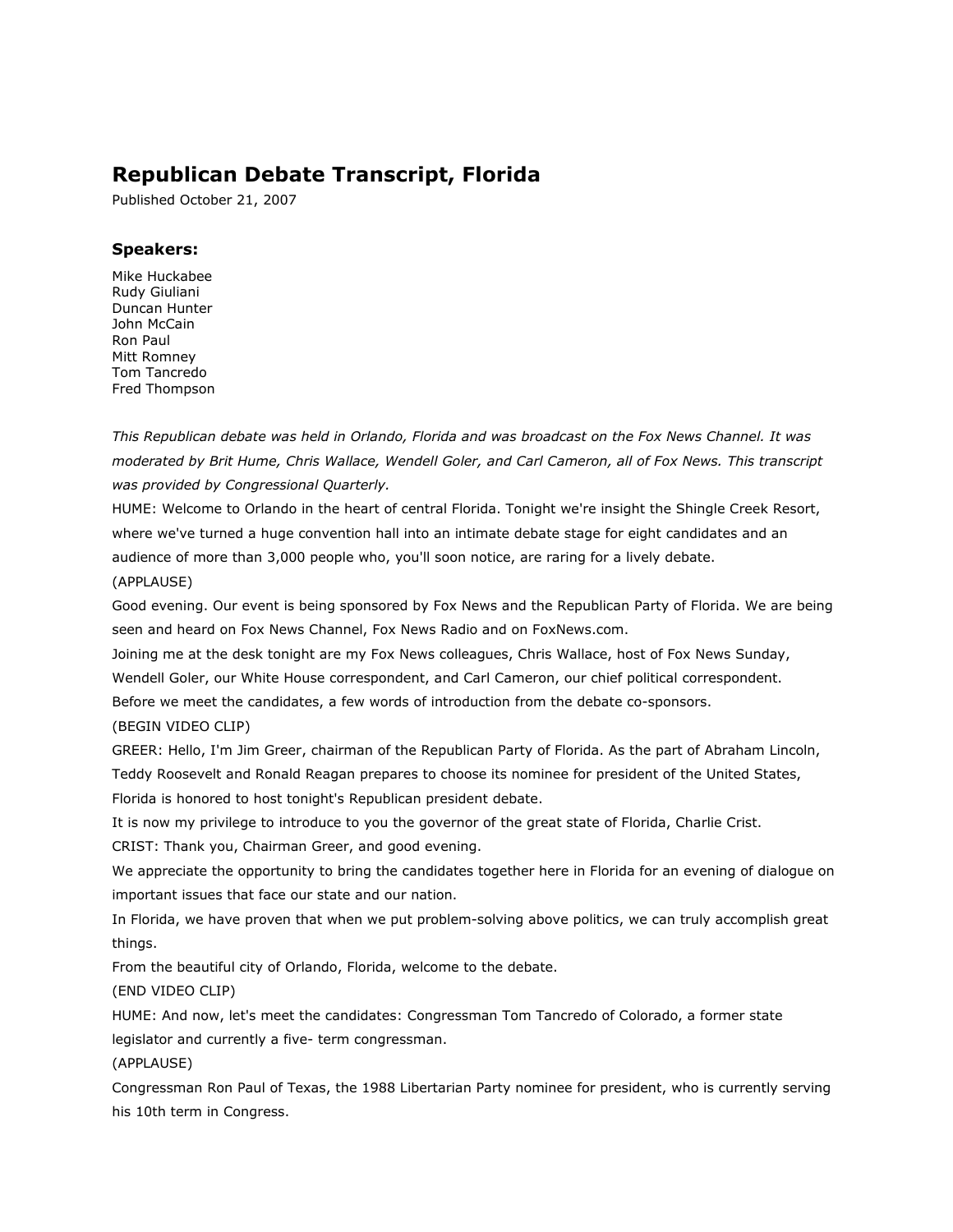(APPLAUSE)

Mike Huckabee of Arkansas, who served two full terms as that state's governor and is also a Baptist minister.

HUME: Rudy Giuliani of New York City, former U.S. attorney and two-term mayor.

(APPLAUSE)

Mitt Romney of Massachusetts, most recently the governor of the Bay State and the man who ran the 2002 Salt Lake City Olympics.

(APPLAUSE)

Fred Thompson, former assistant U.S. attorney and senator from Tennessee.

Senator John McCain of Arizona, now serving his fourth term in the Senate after two previous terms in the U.S. House.

And Congressman Duncan Hunter of California, a 14-term Congressman.

Here is the format for our debate. Each candidate will be asked a series of questions on foreign policy and domestic issues. Answers are limited to one minute each. If we decide, however, that rebuttal time is needed, that will be 30 seconds.

We have green, yellow and red lights to help the candidates keep track of their time. And, if an answer runs long, candidates and everyone else will hear this sound.

HUME: We ask our large, and as you can tell enthusiastic, audience to please limit applause during the question and answer portion of the debate so we can devote as much time as possible to the candidates themselves.

Let's get started.

Chris, you are up.

WALLACE: Gentlemen, good evening. You have all been arguing at long distance over the last week or two about who was the real Republican, who was the true conservative. I hope you will all be willing to discuss this directly with each other tonight.

Mayor Giuliani, Senator Thompson says that you're soft on abortion, that you're soft on gun control, and that you've never claimed to be a conservative.

Who is more conservative: you or Fred Thompson?

GIULIANI: I can't comment on Fred. I can tell you that George Will wrote a couple of years back, toward the end of my time of being mayor of New York City, that I ran the most conservative government in the United States in the last 50 or 60 years. So I would think that was a pretty good indication of the things that he was drawing on. I brought down crime more than anyone in this country -- maybe in the history of this country -- while I was mayor of New York City.

GIULIANI: I brought down taxes, \$9 billion, cut them 23 times. I balanced the budget that was perennially out of balance; removed \$2.3 billion surpluses -- deficits and replaced them with surpluses.

So there were many -- I drove pornography out of Times Square. There were many, many things about my governing of New York that particularly in that environment -- one of the most liberal cities in the country -- I had more success than anyone ever thought I could have with a city council that was 45 Democrats and, I think it was, six Republicans -- then it went down to five at one point.

GIULIANI: So I think that was a pretty darn good conservative record. I think, in every case, you can always find one exception or two to someone being absolutely conservative or absolutely this or absolutely that, but I think I had a heck of a lot of conservative results.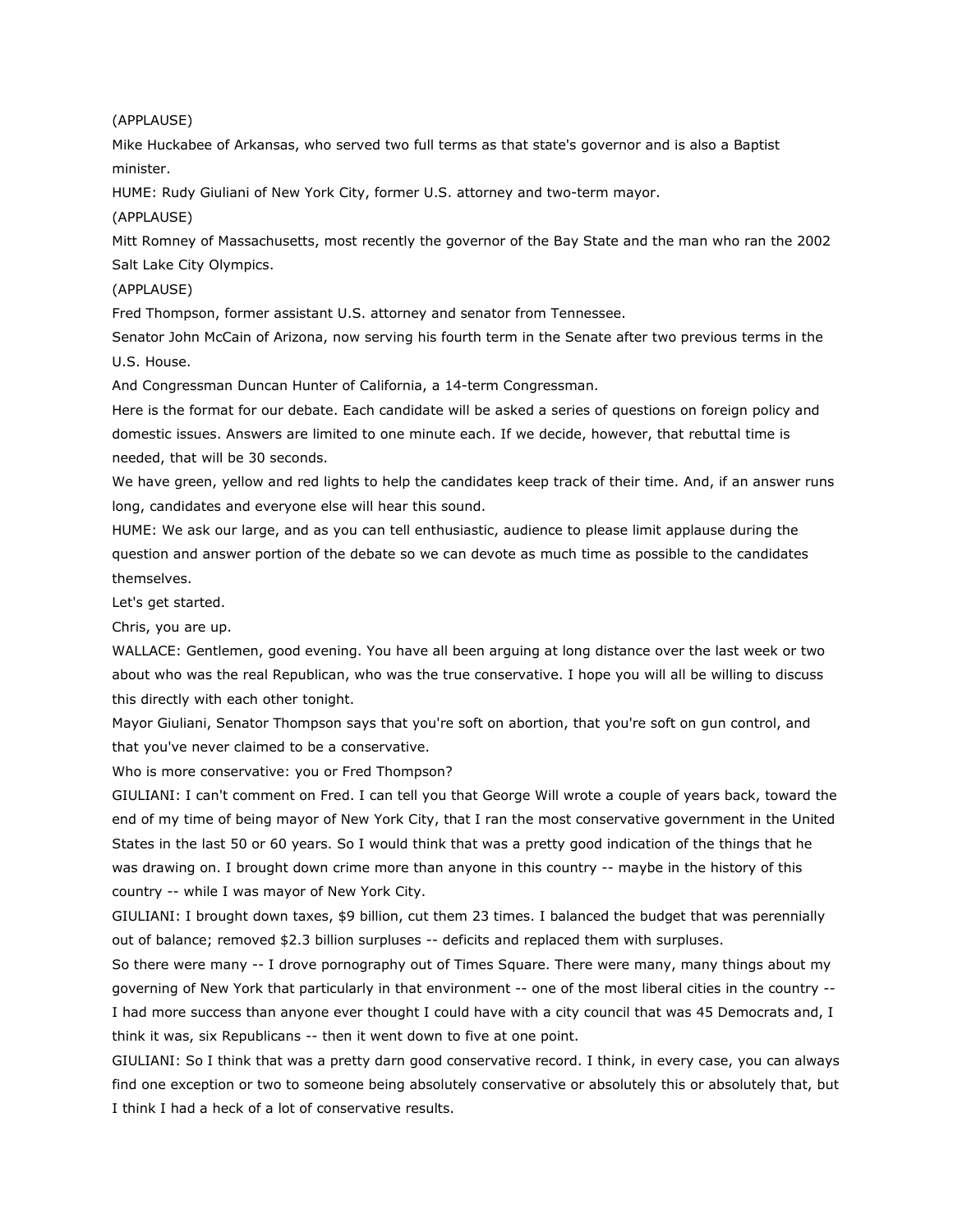WALLACE: Governor Romney, Senator Thompson says that you run to the left of Teddy Kennedy in 1994, that you were proudly pro-choice, as recently as 2005, and that his philosophy doesn't depend on geography.

Who is more conservative: you or Fred Thompson?

ROMNEY: You know, this is a critical time for our nation and fore our party. We have to decide which direction we're going to head. And, in my view, we're going to have to bring together the same coalition that Ronald Reagan put together; conservatives fiscally, conservatives from a military standpoint and conservatives socially.

ROMNEY: And I believe that a candidate -- and all of us here are Republicans, all of us are trying to put together that same coalition, but it's essential that the strength of the house Ronald Reagan built is going to lead us to become the successful nation that we've always been, and our party to be successful. Because we're not going to -- we're not going to keep Hillary Clinton out of the White House by acting like Hillary Clinton.

Now, I'm proud of my record. Not just of the words, but of the record of the governor of Massachusetts. Like Mayor Giuliani I had a tough state to be running in. I was a conservative Republican in a very Democrat state. My legislature, 85 percent Democrat. We face a \$3 billion budget gap. We solved it without raising taxes, without adding debt.

We solved the problem in health care in our state not by having government take it over, the way Hillary Clinton would -- with private free-enterprise approaches.

My approach, I believe, is best for our nation.

(APPLAUSE)

WALLACE: Senator -- Senator Thompson, have these two guys convinced you that you're wrong and that, in fact, they are both consistent conservatives?

THOMPSON: Well, we've got an hour and a half.

Maybe they can work on it.

(LAUGHTER)

But, they...

(APPLAUSE)

Actually, Mitt, I didn't know there was any room to the left of Ted Kennedy, but maybe there...

(LAUGHTER)

In fact, I didn't know there was any room to the right of him, either, but maybe...

(LAUGHTER)

I was conservative as soon as I put down Conscience of a Conservative when I was in the college.

I came back to a little home town of Lawrenceburg, Tennessee, started the first Young Republicans Club. In eight years -- in eight years in the United States Senate, I fought for tax cuts, a balanced budget, and

welfare reform, all of which we achieved, and I also fought for judges who would abide by the Constitution and the law and not make it up as they went along.

(APPLAUSE)

All that time, I compiled a 100 percent pro-life voting record. Now, both of...

(APPLAUSE)

They're only giving me a minute here. So both of these gentlemen have done some good things in their respective jobs they've had.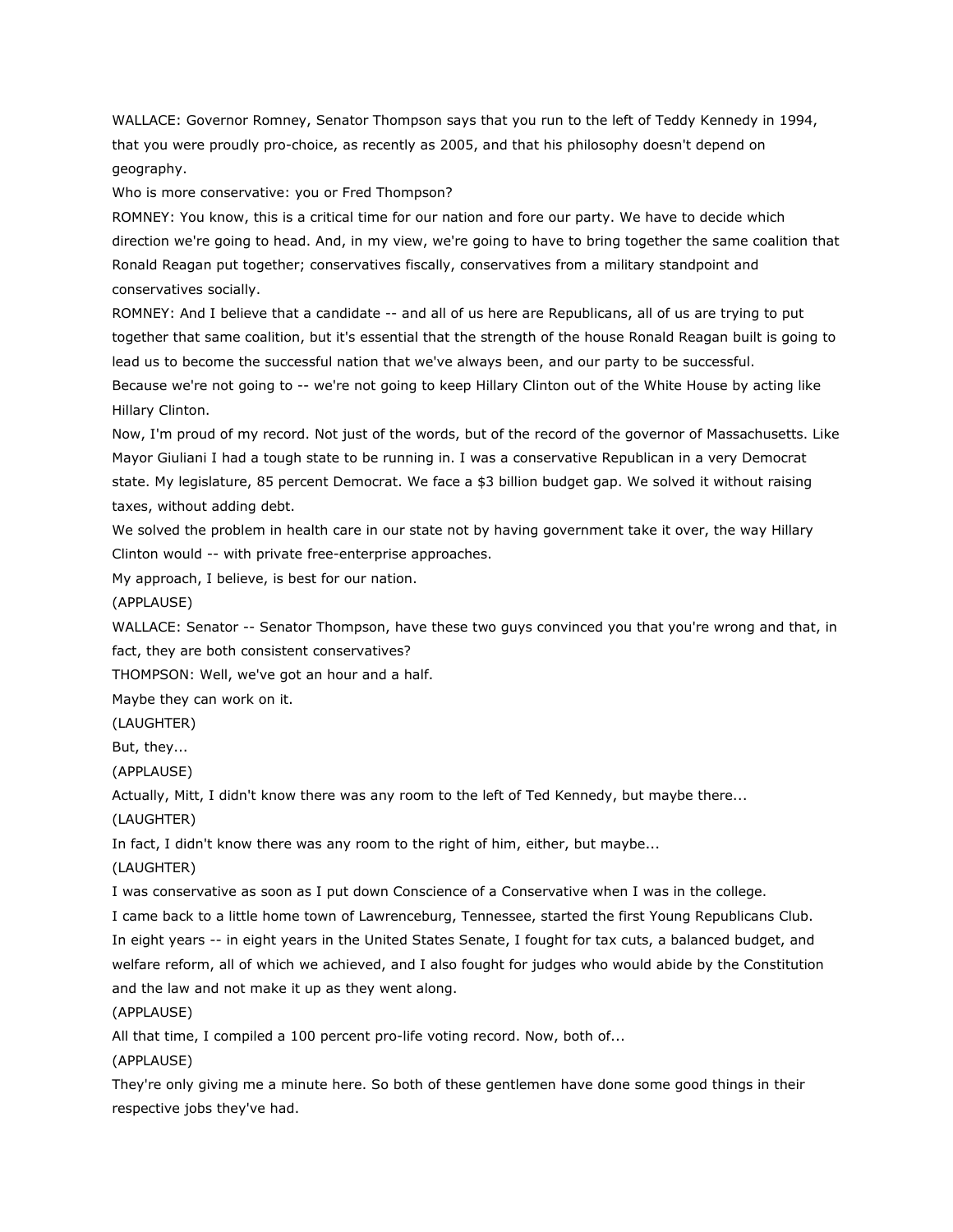But you mentioned Mayor Giuliani first. Mayor Giuliani believes in federal funding for abortion. He believes in sanctuary cities. He's for gun control. He supported Mario Cuomo, a liberal Democrat, against a Republican who was running for governor; then opposed the governor's tax cuts when he was there.

So I simply disagree with him those issues. And he sides with Hillary Clinton on each of those issues I just mentioned.

WALLACE: Mayor Giuliani...

GIULIANI: Well, look, you know...

WALLACE: ... why don't you respond to Senator Thompson?

GIULIANI: ... well, first of all, you know, you do one of those things and -- you know, Fred has his problems, too.

(LAUGHTER)

I mean, Fred was the single biggest obstacle to tort reform in the United States Senate. He stood with Democrats over and over again.

He voted against \$250,000 caps on damages, which they have in Texas. He voted against almost anything that would make our legal system fairer: loser pays rules, things that would prevent lawsuits like that \$54 million lawsuit by that guy who lost his pants -- you know?

## (LAUGHTER)

GIULIANI: That cost that family \$100,000 in legal fees. I think the man should have to pay the family for the \$100,000 that he took from them in the abusive lawsuit.

#### (APPLAUSE)

Fred Thompson, along with very few Republicans, blocked tort reform over and over and over again. That is not a conservative position.

### (APPLAUSE)

WALLACE: Mayor, if I may -- Senator, you can have a minute to respond to Mayor Giuliani and also tell us what your beef is with Governor Romney.

THOMPSON: You've just go a minute?

WALLACE: That's right.

THOMPSON: OK.

WALLACE: Talk fast.

THOMPSON: As far as tort reform is concerned, I supported tort reform with regard to securities legislation. I supported tort reform with regard to product liability legislation, things that have to do with interstate

commerce. I think it appropriately passed. I supported and worked for those things.

Local issues belong at the state level. Most states have passed tort reform.

(APPLAUSE)

THOMPSON: That's our system. It's not all federalized.

You know, I'd point out, as far as lawsuits are concerned, I voted for and we passed anti-sanctuary city build, outlawed them. Mayor Giuliani went to court, filed suit himself to overturn our abolition of sanctuary cities. And, fortunately, he lost.

(APPLAUSE)

WALLACE: Mr. Mayor, you want to respond, 30 seconds on the sanctuary city issue?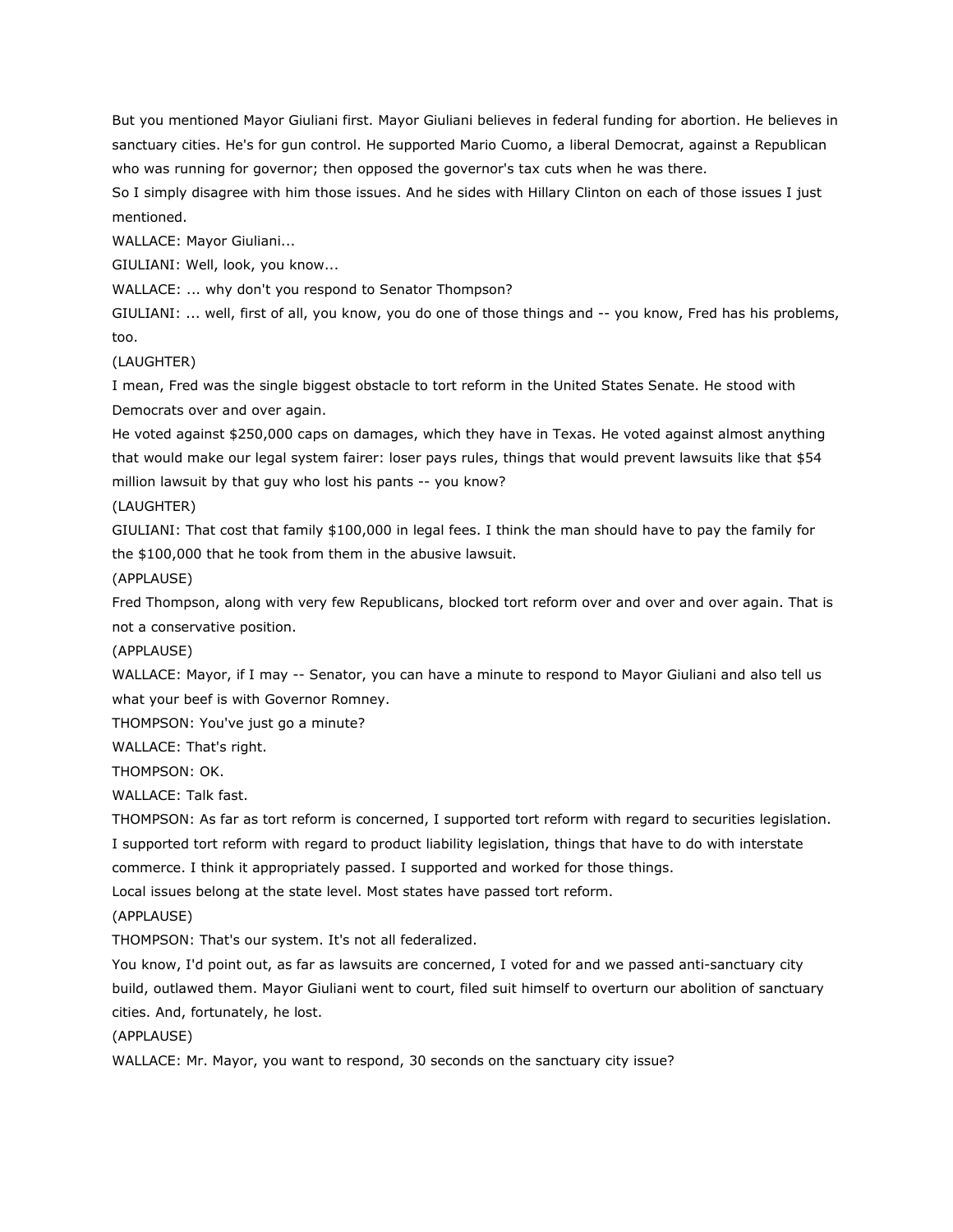GIULIANI: Oh, the simple fact is that New York City had a policy of allowing people who are illegal immigrants to report crime and to put their children in school. Otherwise, we reported every single illegal immigrant that committed a crime.

The results had to be pretty darn good. I brought down crime by over 60 percent in New York City. I brought down homicide by 67 percent. I had the most legal city in the country. And I took the crime capital of America and I turned it into the safest large city in the country.

The senator has never had executive responsibility. He's never had the weight of people's safety and security on his shoulders.

I have. And I think I out-performed any expectations.

#### (APPLAUSE)

WALLACE: Senator McCain, if I may -- Senator McCain, you didn't like it much when Governor Romney said recently that he spoke for the Republican wing of the Republican party.

Who's more conservative: you or Mitt Romney?

MCCAIN: I think it's pretty obvious that that statement was a paraphrase of Howard Dean's statement about the Democrat party.

The fact is, I'm running on my record as a reliable conservative of 24 years. And the indicators of that, obviously, is that I've fought wasteful spending, I have had a strong and a long relationship on national security, I've been involved in every national crisis that this nation has faced since Beirut, I understand the issues, I understand and appreciate the enormity of the challenge we face from radical Islamic extremism. I am prepared. I am prepared. I need no on-the-job training.

I wasn't a mayor for a short period of time. I wasn't a governor for a short period of time. For 20-some years, including leading the largest squadron in the United States Navy, I led. I didn't manage for profit, I led for patriotism.

## (APPLAUSE)

WALLACE: Governor Romney, Senator McCain suggests that you're conning people -- he has used that phrase -- with your conversions on a number of issues during this campaign.

Why is Senator McCain wrong?

ROMNEY: Well, Senator McCain is an American hero, and I respect his service. I respect his service in government as well.

#### (APPLAUSE)

And we have some differences on some issues. But when I ran against Ted Kennedy in 1994, I knew that was going to be a big uphill climb. But let me tell you, I was fighting for issues like making sure that we would have the death penalty in our state, fighting to keep our taxes down.

ROMNEY: I fought, as well, to secure our borders. I fought to keep the welfare bills from the 1960s that have created such a havoc in our nation, to try and get those changed.

So I was fighting against the liberal lion in perhaps the toughest state in America. And I'm pretty proud of what I was able to accomplish in that race, but nothing compares to the pride I have with the work that I was able to do as a governor.

I served for four years. My legislature was 85 percent Democrat. I fought to get English in our schools, to make sure we had English immersion. I fought to make sure we kept our taxes down. I fought for progrowth strategies. I cut taxes.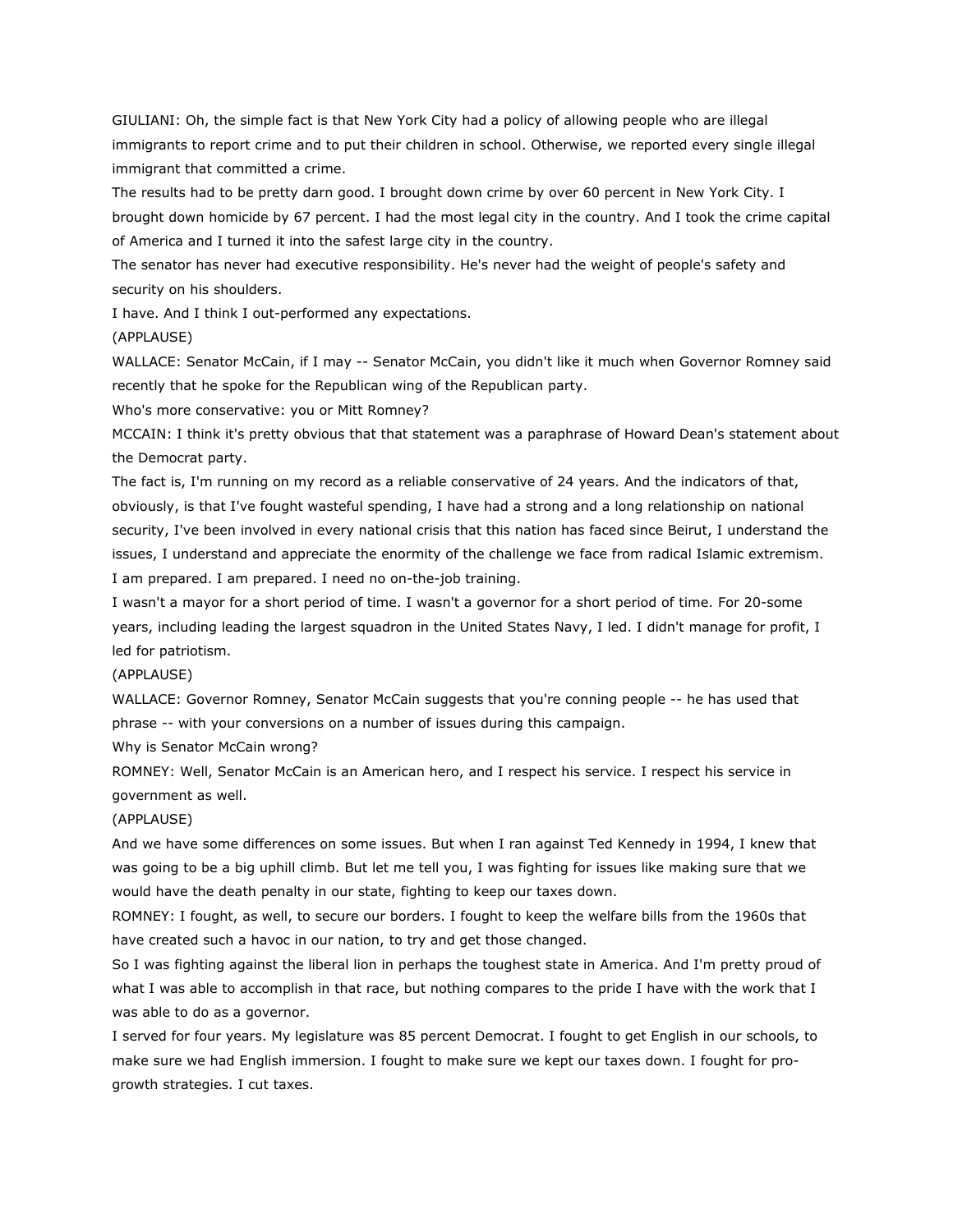All of us on the stage are Republican. But the question is, who will be able to build the house that Ronald Reagan built -- who will be able to strengthen that house, because that's the house that's going to build the house that Clinton, Hillary, wants to build.

WALLACE: Senator McCain, you didn't think much of the answer of Governor Romney in the last debate, when he said that he would ask his lawyers whether he needed congressional authorization to use military force against Iran. Why not? t.

MCCAIN: Because I don't think that's the time to call in the lawyers, when we're in a national security crisis. Those are the last people I'd call in.

The people I'd call in, I'd call in my wisdom, my knowledge, my background, my experience, and my ability to lead this nation.

Governor Romney, you've been spending the last year trying to fool people about your record. You can't – I don't want you to start fooling them about mine. I stand on my record. I stand on my record of a conservative – of a conservative, and I don't think you can fool the American people. I think the first thing you need is their respect, and I intend to earn their respect because they may not agree with me on a couple of issues, but they'll know I'm telling the truth, and what I believe and my steadfast positions on these issues for more than 20 years, and I know that the transcendent challenge I have the qualifications to lead, to grapple with and to emerge victorious.

I have those qualifications and I'm proud of them.

(APPLAUSE)

WALLACE: Senator Romney -- Governor Romney?

ROMNEY: Don't demote me. I want to make one thing very, very clear, and that is if there were ever a question of a security threat to this country, I would act immediately to protect the interests of America and our citizens. No question about that.

(APPLAUSE)

Let me also note, the question is -- you properly asked it, Chris -- was: What involvement would Congress have to have? Every president from the beginning of time who has had that issue has of course met with White House counsel and the attorney general and they have written opinions about the involvement of Congress. I can imagine every person on this stage would likewise apprise themselves of Congress' perspective -- excuse me, of Congress' role with those individuals.

But the decision to take our men and women to war is the most grave decision and I would do that on a very deliberate and careful basis, not a half-cocked basis. This president went to Congress.

ROMNEY: Hillary Clinton is trying to rewrite history, that somehow he did this all by himself, going to Iraq. He went to Congress and got their support. Let's not forget that.

(APPLAUSE)

HUME: Governor, thank you very much.

Thanks you, Chris.

Carl Cameron has the second round of questions.

Carl?

CAMERON: Thanks very much, Brit.

Congressman Paul, to you, on the subject of one of the core debates in the party, over social issues: gay marriage.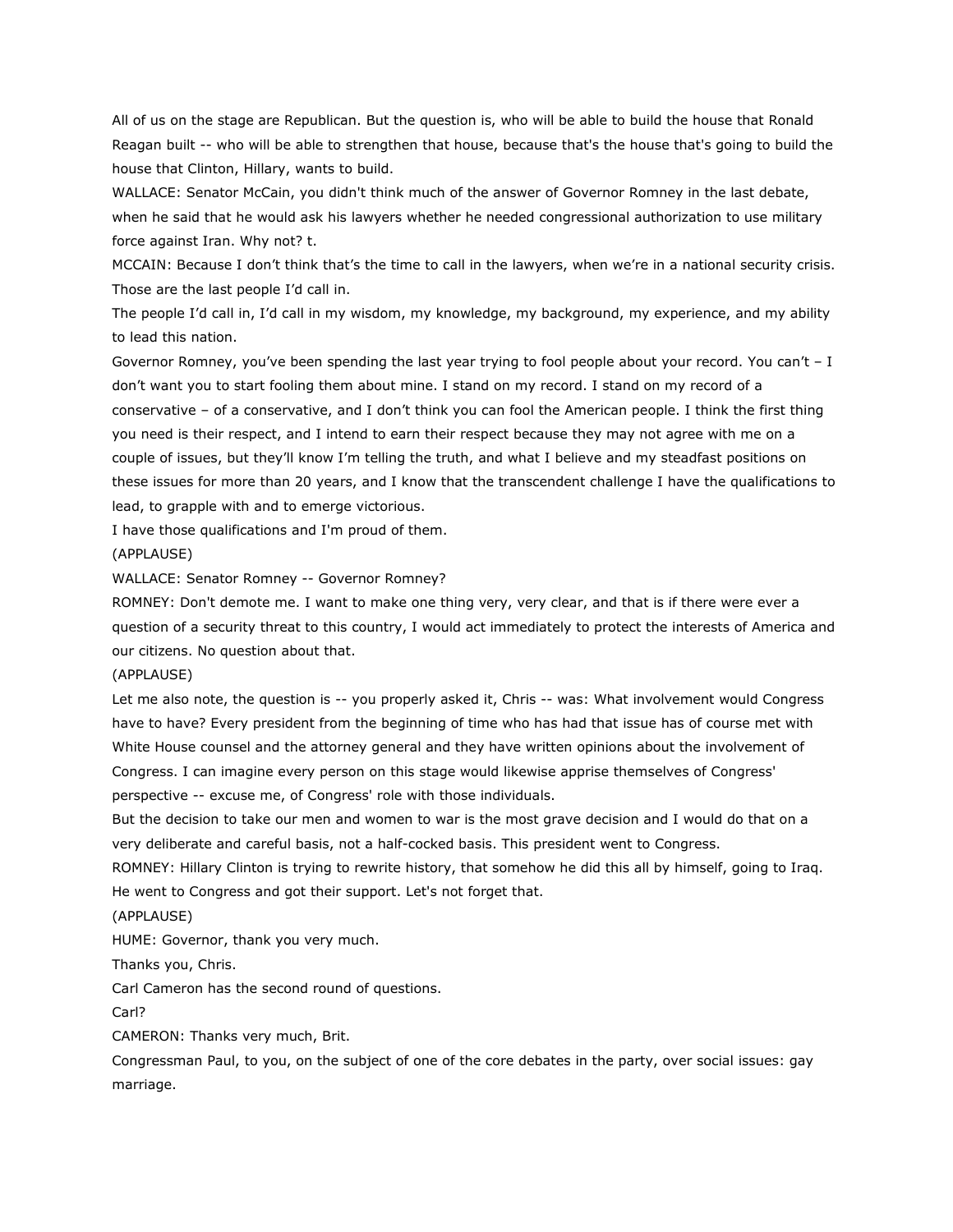You've been quoted as saying, Any association that's voluntary should be permissible in a free society. And you've expressed your opposition to a constitutional ban on gay marriage.

Many of your rivals on that stage disagree. Why are they wrong?

PAUL: I'm afraid I haven't been able to get most of your question. I know you brought up the subject of gay marriage, but I didn't get the point of what you're saying. I can't hear it that well.

CAMERON: Why are on those stage who support a constitutional amendment banning gay marriage wrong? PAUL: OK. Well, if you believe in federalism, it's better that we allow these things to be left to the state. My personal belief is that marriage is a religious ceremony.

PAUL: And it should be dealt with religiously. The state really shouldn't be involved. The state, both federal and state-wise, got involved mostly for health reasons 100 years or so ago.

But this should be a religious matter. All voluntary associations, whether they're economic or social, should be protected by the law. But to amend the Constitution is totally unnecessary to define something that's already in the dictionary.

We do know what marriage is about. We don't need a new definition or argue over a definition and have an amendment to the Constitution. To me, it just seems so unnecessary to do that. It's very simply that the states should be out of that business, and the states -- I mean, the states should be able to handle this. The federal government should be out of it.

There's no need for the federal government to be involved in this. You can accomplish this without waiting five or ten or 15 years. The authority can be put in the states by mere voting in the Congress. (APPLAUSE)

HUME: Governor Romney, among the so-called top tier candidates, you support the ban on gay marriage. What does it say that Fred Thompson, Rudy Giuliani, John McCain and Ron Paul all don't?

ROMNEY: Well, they have a different point of view. But I've been in a state that has gay marriage, and I recognize that the consequences of gay marriage fall far beyond just the relationship between a man and a woman.

They also relate to our kids and the right of religion to be practiced freely in a society.

So, for instance, I want to make sure that our kids have a mom and a dad. I want to make sure the Catholic Church in our state, that's been banned from doing adoptions because they want the kids to go into home where there's a mom and a dad, that they can do adoptions again.

The status of marriage, if it's allowed among the same sex individuals in one state is going to spread to the entire nation. And that's why it's important to have a national standard for marriage.

And I'm committed to making sure that we reinforce the institution of marriage in this country by insisting that all states have a right to have marriage as defined as between a man and a woman; and we don't have unelected judges, liberals, standing up and saying we're going to impose same-sex marriage where it was clearly not in their state constitution.

ROMNEY: My state's constitution was written by John Adams. It isn't there. I've looked. And in Iowa as well you've got a court saying they have to have same-sex marriage.

The people need to speak on this issue and make sure that marriage is preserved as between a man and a woman.

## (APPLAUSE)

CAMERON: Mayor Giuliani, your opposition to the constitutional amendment banning gay marriage has been fairly well known. I had an opportunity to talk to Tony Perkins of the Family Research Council this afternoon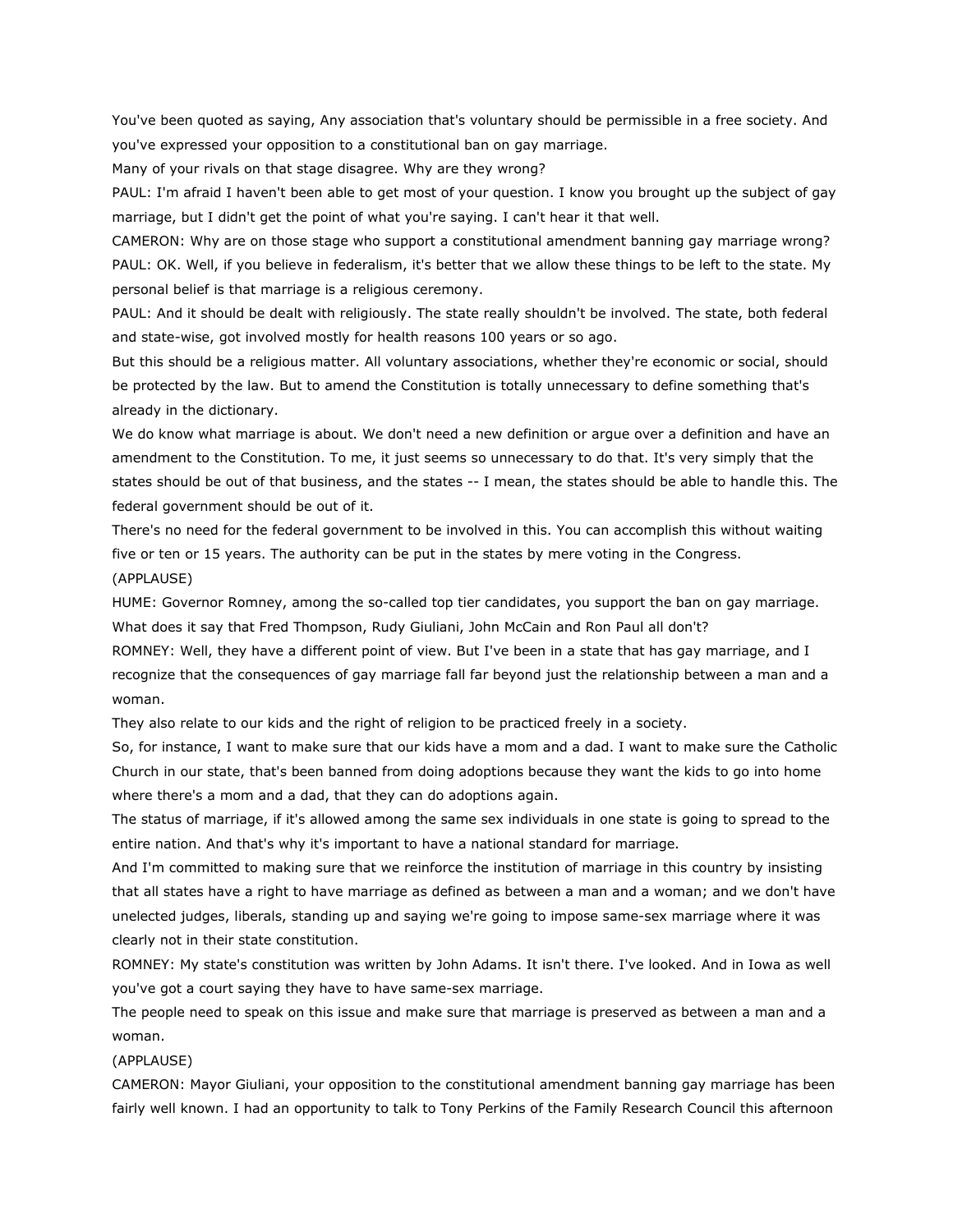who said that in a discussion with you just in the last couple of days you informed him that if, in fact, the Defense of Marriage Act were to fail, or states began -- or states began to legalize gay marriage, you would oppose a constitutional amendment banning gay marriage.

GIULIANI: I think you said that opposite, and the first part is wrong also, Carl. I have always -- I've always had...

CAMERON: You're right; my mistake.

GIULIANI: I've always had the same position.

GIULIANI: I do not believe under the state that we presently exist, with the Defense of Marriage Act and basically one state that has by judicial fiat created same-sex marriage -- and they're wrong, by the way; I think the governor is absolutely right -- I don't think we need a constitutional amendment at this point. What I said to Mr. Perkins -- which I also said five years ago and have consistently said -- is if a lot of states start to do that, three, four, five, six states, where we have that kind of judicial activism, and the kind of situation the governor is talking about actually occurs, if we're dealing with a real problem, then we should have a constitutional amendment.

I did 210 weddings when I was mayor of New York City. So I have experience doing this. They were all men and women.

(LAUGHTER)

I hope.

(LAUGHTER)

(APPLAUSE)

GIULIANI: You got to give me a little slack here. It was New York City, you know, but it's not just a religious institution.

(LAUGHTER)

GIULAINI: It is a religious institution, but Congressman Paul is wrong; it's a civil institution as well. That's why I did those 210 weddings, because it's also a civil institution.

(APPLAUSE)

CAMERON: Governor Huckabee, Mayor Giuliani has argued that he is, in his private life, opposed to abortion. But as a matter of public policy, would do nothing to change the laws that keep it legal right now.

What are your views on that type of a position and as it relates both to public policy and the future of the Republican Party?

HUCKABEE: Let me begin by saying, for the first time in about nine debates, I'm kind of glad I wasn't in on the first few minutes because it was all about these guys fighting each other.

(LAUGHTER)

And I am more than content to let you let them fight all they want tonight, shed each other's blood and then I'll be ready to run for president because...

(LAUGHTER)

... I'm not interested in fighting these guys.

(APPLAUSE)

What I'm interested in is fighting for the American people, and I think they're looking for a presidential candidate who's not so interested in a demolition derby against the other people in his own party. HUCKABEE: There are some real issues out there in this country we need to be fighting for on behalf of the people. Now, one of them, quite frankly, I do believe, is the sanctity of human life...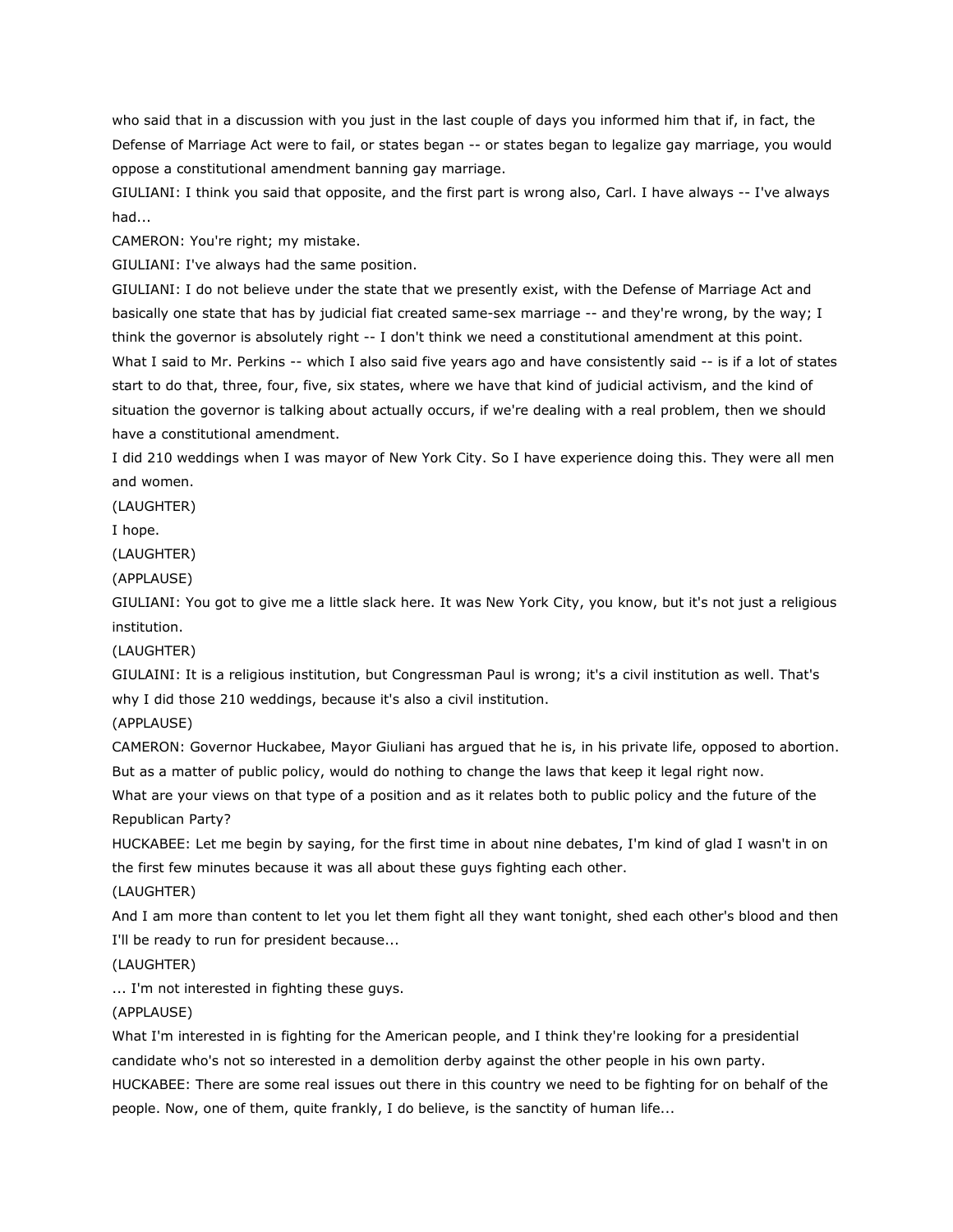#### (APPLAUSE)

... because I do believe that it is one of the defining issues of our culture and civilization in that it expresses our understanding that every single human being in this society has intrinsic value and worth.

When our founding fathers put their signatures on the Declaration of Independence, those 56 brave people, most of whom, by the way, were clergymen, they said that we have certain inalienable rights given to us by our creator, and among these life, liberty and the pursuit of happiness, life being one of them. I still believe that.

## (APPLAUSE)

CAMERON: Senator Thompson, earlier this week, you were asked about your lobbying, years ago, for Planned Parenthood, the nation's largest abortion provider. And you were quoted as saying, That was private life, as if to dismiss the question.

CAMERON: Can you explain to us what you meant by that and why...

THOMPSON: No, I...

CAMERON: ... it would make a difference?

THOMPSON: No, what I said -- what I hope I said was that it was my private law practice, as opposed to my public service. I was a member of a firm, of counsel to a large firm. And it was their client. They asked me to do a little work on it. I made a few calls. And that was that.

Frankly, I'd forgotten about it. But they've come forward now, because I'm their worst nightmare. After that happened, I went to the United States Senate and voted consistently against them on every bill that came up. Now they're trying to defeat me.

(APPLAUSE)

CAMERON: Senator McCain, in recent months and years, you've described as trying to reach out and mend fences with the evangelical right (ph) and religious conservatives across the country, having criticized them in years past, particularly their leaders.

CAMERON: And there's some skepticism. Many want to know today whether or not you are now reaching out and truly trying to mend those fences, or if you remain the maverick, and which is the straight talk they should believe.

MCCAIN: Well, I don't change. I haven't changed. I think that anybody who is going to receive the nomination of their party obviously needs to appeal to and make their case to, but not pander to, all parts of the Republican Party.

I'm proud that in my life I have engaged in reconciliation with former enemies. I did that with the Vietnamese, who killed many of my friends. I did that with other adversaries from time to time. And when Rev. Falwell came to my office and said he wanted to put our differences behind us, I was more than glad to.

And I'm even more glad today that I did. I believe in reconciliation. I believe that they're an important part of our party.

MCCAIN: I think we need to move together. We need all of us to win this election, and I think it's going to take a united party to do so.

And I hope that all elements of our party will respect the process and support the nominee of our party. (APPLAUSE)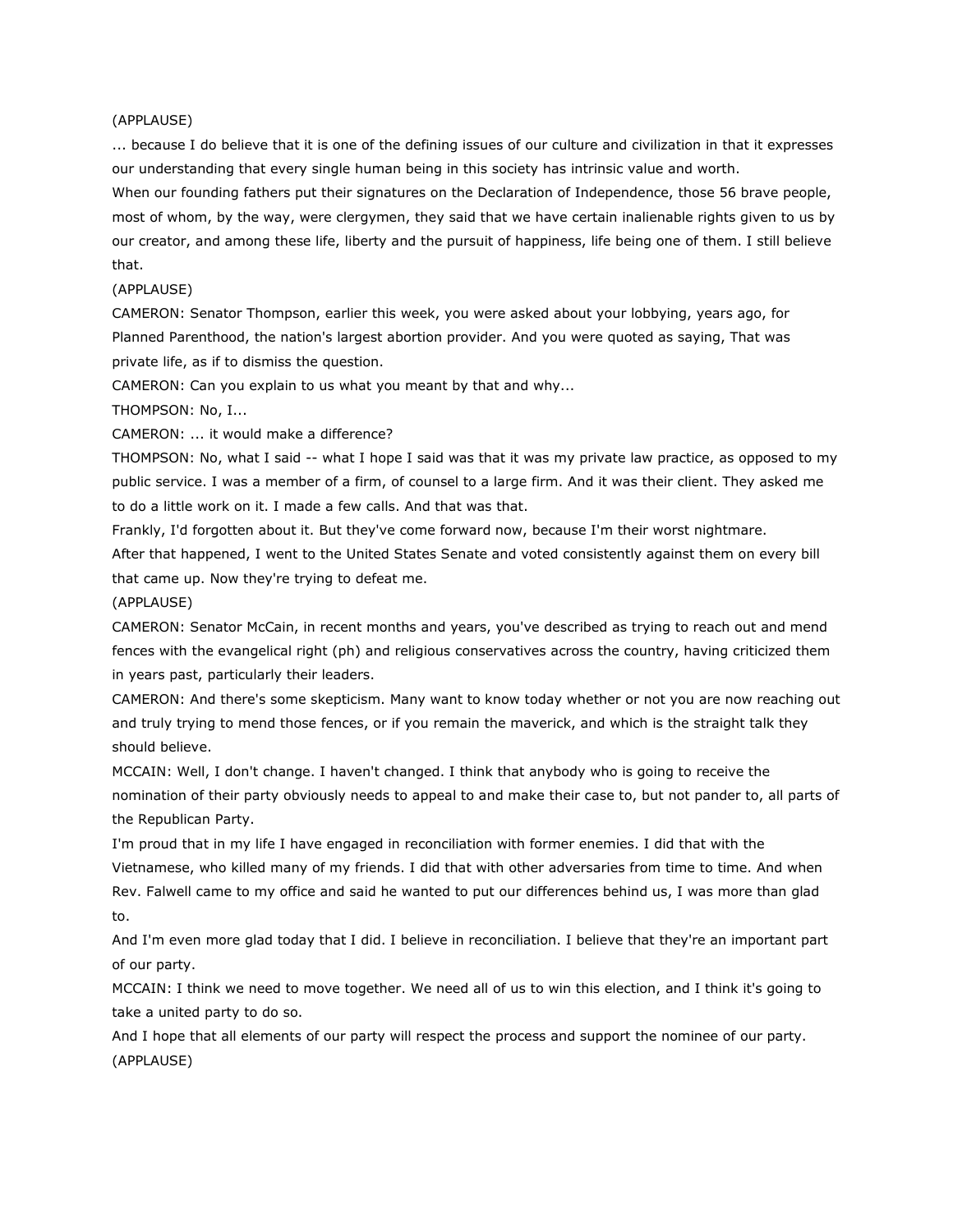CAMERON: Congressman Tancredo, recently you complained that the party had become hyphenated, that where were neo-conservatives, paleo- conservatives, compassionate-conservatives, common-sense conservatives.

Is that just a good line meant to say that a lot of the folks on this stage aren't the type of complete conservatives you think the party needs?

TANCREDO: Well, you know, one thing, by being a bookend to every one of these debates you get a chance to listen...

(APPLAUSE)

... for a long time to everybody else talk about their positions on issues.

And every single person on this stage, certainly everyone of my colleagues, I believe, bring something very unique, very special, and certainly enormous capabilities to this whole debate and to the office that they are seeking.

TANCREDO: But I must tell you, they also bring differences. And those -- it is not, I think, a sin to discuss them. I don't believe it should be something that we hold back on when we talk to the American people about what it is that actually distinguishes us.

And, yes, I do think that there are organizations that should be looked at that actually rate people for their conservative history.

And the American Taxpayers Union, for one, gives me the highest rating; the American Conservative Union, highest rating of anybody running for president of the United States; an A rating from the National Right to Life; an A rating from every organization -- every conservative organization that gives ratings to those of us who are here on this stage.

Now, those are objective. You know, there's somebody else that looks at us and says: How conservative are these people really? And what we do notice is that in a primary everybody in the Republican Party, everybody runs to the right.

TANCREDO: But, as time goes on, they all move to the left. And that's why people are so cynical about this process.

(APPLAUSE)

CAMERON: Congressman Hunter?

Some pretty sensitive issues: gay marriage, abortion. And Tom Tancredo with the highest rankings. Is he the right conservative? And are these issues that are -- the Republican Party is in danger of not being conservative enough and losing track and losing connection with its principles?

HUNTER: Well, Carl, you've been dividing the party for the last 10 minutes, so let me -- let me say something that I think unites them.

This is a historic venue.

(APPLAUSE)

You know, 300 miles off this coast is a place where another party, once a great party, the Democrat Party, lost its identity. And that's when, in 1961, the Cuban freedom fighters were struggling with a toehold on the beach, trying to take back Cuba from Castro and a Democrat president with an aircraft carrier sitting a few miles offshore said we will not help the freedom fighters.

And a thousand miles away from there is El Salvador, where a Republican president, Ronald Reagan, hung tough, brought freedom to El Salvador.

HUNTER: And you know something? Today, they are fighting side by side with our guys in Iraq.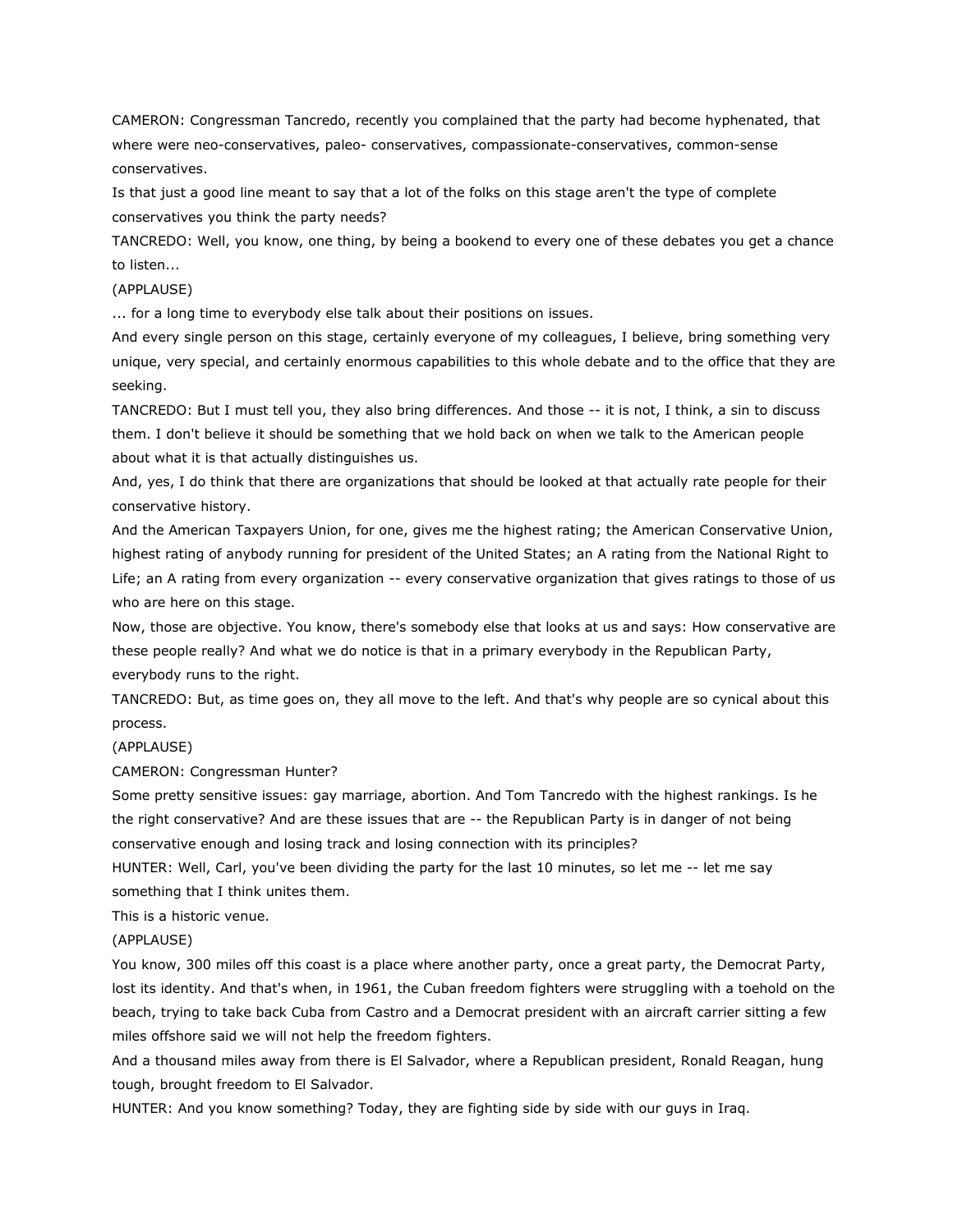(APPLAUSE)

We're the party of freedom.

(APPLAUSE)

CAMERON: I'm not so sure I shouldn't get 30 seconds to rebut as to whether I'm dividing their party...

HUNTER: Thanks for the question, Carl.

HUME: Well, thank you very much, Congressman Hunter.

Carl, thank you.

Wendell Goler has the next round.

Wendell?

GOLER: Gentlemen, I want to ask you some questions about health care and education, which are always important issues in every presidential election.

I want to ask you to be specific and, in deference to Governor Huckabee, you don't have to beat up on each other.

Senator McCain, your plan for lowering health care costs involves switching people from employer-provided health care to policies they buy on their own. There's concern that could lead insurance companies to cherry-pick their clients.

GOLER: You also want to limit the amount doctors can charge for chronic diseases, which skeptics worry could make it difficult for people with diabetes, for example, to find doctors to take care of them. How would you deal with these two problems?

MCCAIN: First of all, I think it is important that that will be one of the defining issues of this campaign, because we know that there will be Hillary-care resurrected. There will be efforts to raise your taxes. There will be efforts to have a single-payer big government solution by the Democrats. They've already espoused those causes. If you believe them, please take a trip to Canada or England before you decide to support such a thing.

## (APPLAUSE)

America has the highest quality health care in the world. Our job is to preserve it. Our job is to keep the costs down. Last year, the Medicaid inflation was 10 percent. No, no program in the world can survive under that. So of course we want to remove the employer (OOTC:EPLI) tax, and tax incentives, and move it to the individual. Give the individual a \$2,500 refundable tax credit, a family a \$5,000 tax credit.

MCCAIN: If you need to have people in special categories such as congenital diseases, we may have to set up a fund to care for those. But the key is, make health care in America affordable and available. Don't destroy it, as the Democrats want to do.

#### (APPLAUSE)

GOLER: Congressman Paul, you say that insurance companies and government programs have made health care simply unafforable. You objected so strongly to Medicaid that, as a doctor, I'm told, you simply treated patients on your own, at your own expense.

Is charity the way we should provide health care for the poor right now?

And how are you going to encourage doctors to do that -- primary care doctors to do that, when their salaries have been declining for more than a decade?

PAUL: Well, we've had managed care, now, for about 35 years. It's not working, and nobody's happy with it. The doctors aren't happy. The patients aren't happy.

PAUL: Nobody seems to be happy -- except the corporations, the drug companies and the HMOs.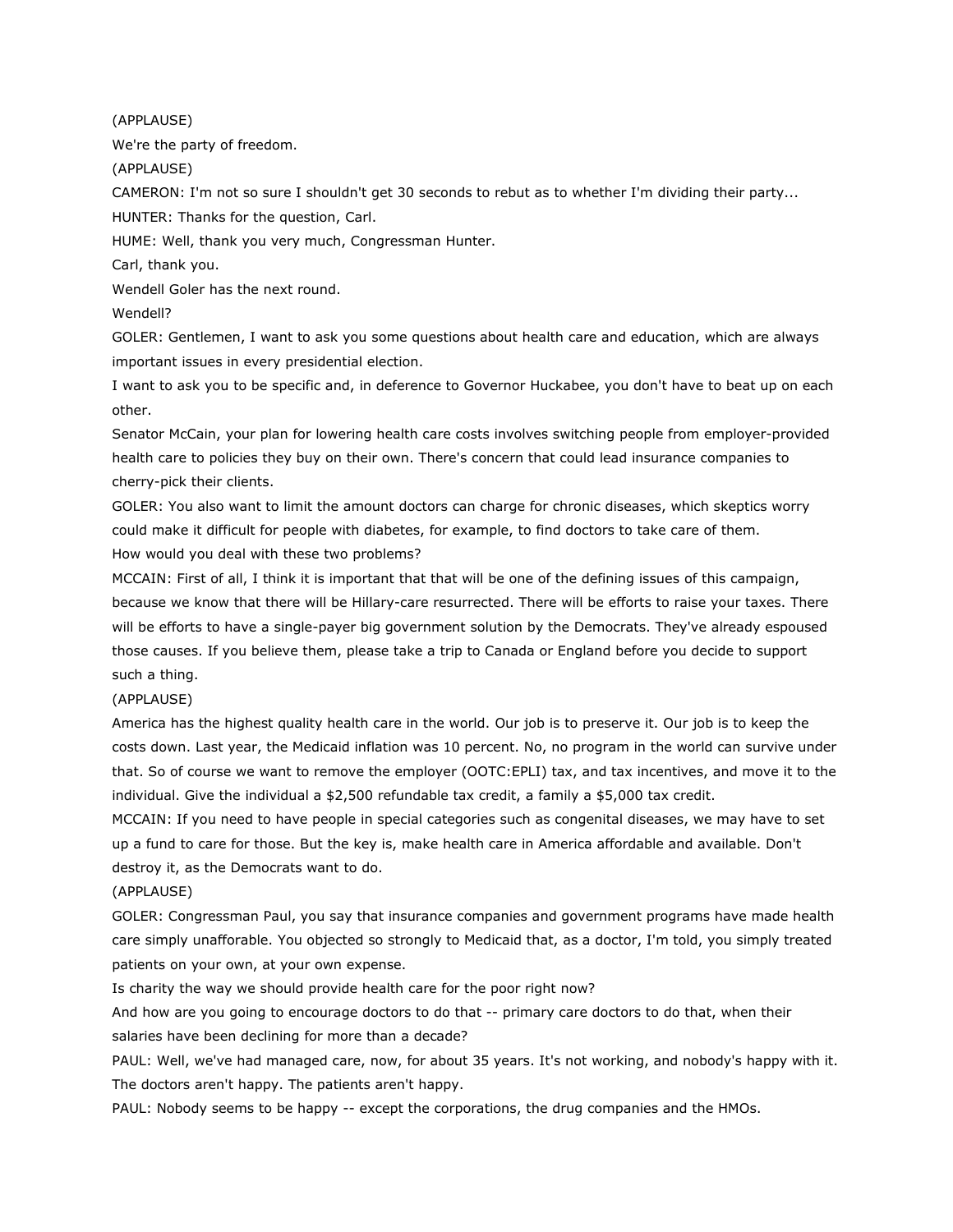You take care of poor people by turning the medical care back into the system, where people have some choices.

Now, we have a mess because we have -- a lot of people are very dependent on health care. But I have the only way we can afford to take care of people now, because we're going broke, with \$500 billion going to debt every single year. And we have a foreign policy that is draining us.

I say, take care of these poor people. I'm not against that. But save the money someplace. The only place available for us to save it is to change our attitude about running a world empire and bankrupting this country. We can take care of the poor people, save money and actually cut some of our deficit. So you don't have to throw anybody out in the street, but long term you have move toward the

marketplace. You cannot expect socialized medicine of the Hillary brand to work.

And you can't expect the managed care system that we have today, which promotes and benefits and rewards the corporations -- because it's the drug companies and the HMOs and even the AMA that comes to us and lobbies us for this managed care, and that's why the prices are high.

PAUL: It's only in medicine that technology has raised prices rather than lowering prices.

#### (APPLAUSE)

GOLER: Governor Romney, we have an e-mailed question from Kendrick of Oakland, California, who says the health care plan you left in Massachusetts, which required people to get their own insurance, amounts to Hillary Care. You say it was the result of a Democratic legislature.

I want to ask you: If a Democratic Congress placed such a plan on your desk in the Oval Office, would you sign it? And why was the plan good for Massachusetts and not good for the nation?

ROMNEY: First of all, I'm not going to give the Democratic legislature credit for the plan that I helped build. So, I want to let you know I'm very proud of what we did in Massachusetts, and I think it's a model that other states can adopt in some respects.

But let me tell you something about our plan. It's different than Hillary Clinton's in a lot of important ways. But one thing that I'm happy about is that Republicans are talking about health care. This isn't a Democrat issue. It's a Republican issue.

ROMNEY: For Democrats, they want to have government take it over. And I don't want to have the guys who did the cleanup at Katrina taking responsibility for health care in this country.

## The right answer...

## (APPLAUSE)

The right answer is to get people insured, all of our citizens insured so they don't have to worry about losing their insurance if they change jobs or have a preexisting condition.

But Hillary says the federal government's going to tell you what kind of insurance, and it's all government insurance. And I say no, let the states create their own plans, and instead of government insurance, private, market-based insurance.

Hillary's plan costs an extra \$110 billion. My plan doesn't cost any additional money. We use the money we're already spending, we just use it a good deal more wisely.

And the real question here is, are we going to talk about health care and get everybody insured with private insurance? Absolutely. Because the alternative is unthinkable. As P.J. O'Rourke said, if you think health care's expensive now, just wait until it's free. We're not going Hillary's way.

(APPLAUSE)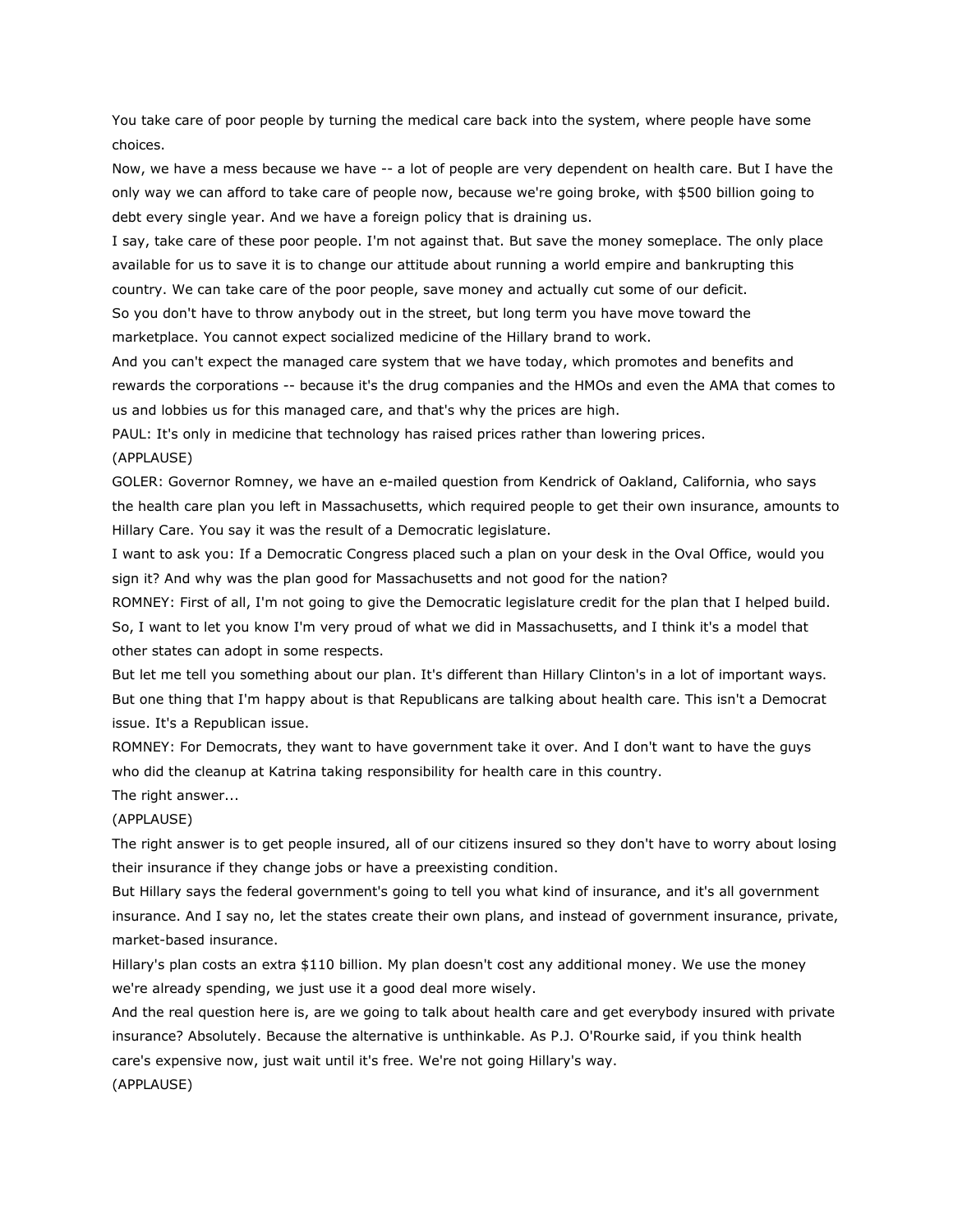GOLER: Governor, I think one of the aspects of your plan required individuals to provide their own health insurance, and I think Congressman Hunter wants to talk to you about that.

HUNTER: Yes. Wendell, I think the governor's plan goes in exactly the wrong direction, because while it allows for private health insurance, it has lots of mandates.

He has a good piece of those 1,000 or so mandates that drive up the cost of health care. That means that every single plan in the governor's state has to have certain things.

HUNTER: It's got to have, for example, fertility coverage. Well, what if you're 90 years old? We may appreciate Governor Romney's optimism...

### (LAUGHTER)

... but you may not need fertility coverage.

Those 1,000 mandates that we have throughout the States, where we do have mandated health insurance plans, is driving up the cost of health care by about 35 percent. We need freedom. We need to allow people to buy their health care across state lines. That will bring down the cost of health care.

## (APPLAUSE)

ROMNEY: Oh, I've got to respond to that.

GOLER: Briefly, Governor.

ROMNEY: We took as many mandates out as we could in our policies. And the legislature kept some there. I tried to take them all out; they put some back in. It was a compromise. They put some mandates there. But, let me tell you how many we got out. The price of the premium for an individual, 42 years old, in Boston, used to \$350 a month. Now, it's \$180. We basically cut it in half by deregulating.

ROMNEY: Congressman, you're absolutely right that taking regulation out of insurance brings the price down, and that's why my plan would go state by state, deregulate them so we can get the cost of premiums down. But it is unacceptable to keep talking about this and still have 47 million people without health insurance. We got the job done. This is the first state in America that is on track to have everybody insured. Half of my uninsured are now insured, and I am proud of what we've done.

#### (APPLAUSE)

GOLER: Governor Huckabee has wanted to say something for a couple of minutes now, and I get the sense he doesn't think you got enough regulations removed.

## Governor?

HUCKABEE: First of all, we don't have a health care system. We have a health care maze. And we don't have a health care crisis. We have a health crisis. Eighty percent of the \$2 trillion we spend on health care in this country is spent on chronic disease. If we don't change the health of this nation by focusing on prevention, we're never going to catch up with the costs no matter what plan we have.

## (APPLAUSE)

HUCKABEE: The reality is it's a health crisis, and I would further say that one of the challenges we face is that a lot of the Democrats want to turn it over to the government, while the Republicans want to turn it over completely to the private insurance companies.

I think the better idea is to turn it over to each individual consumer and let him or her make that choice. I trust me a lot more than I trust government or a lot more than I trust the insurance companies. And we've got a situation with 10,000 baby boomers a day signing up for Social Security, going into the Medicare system. And I just want to remind everybody when all the old hippies find out that they get free drugs, just wait until what that's going to cost out there.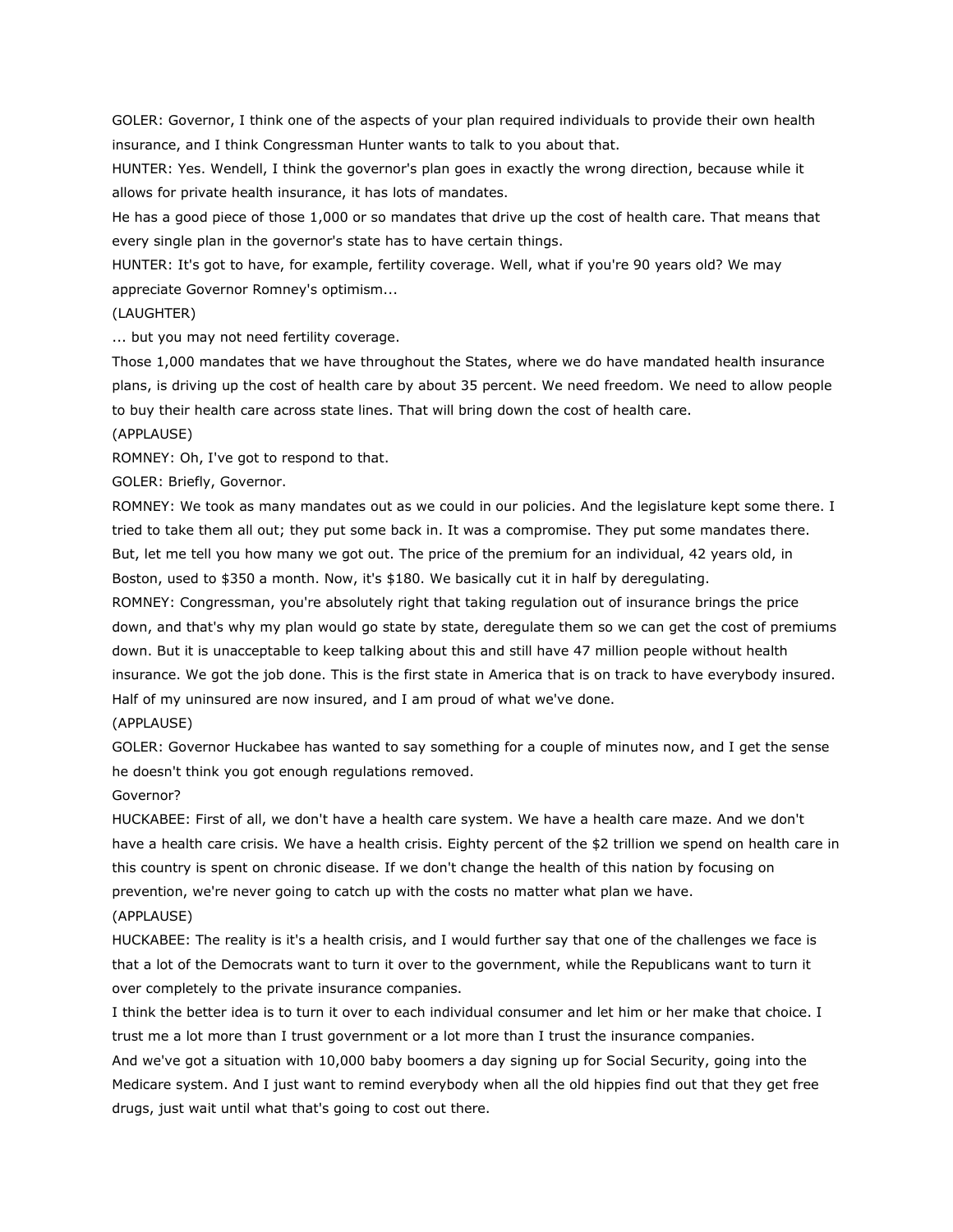#### (LAUGHTER) (APPLAUSE)

GOLER: Congressman Tancredo, your health care plans seems intended to show how tough you would be on illegal immigration.

Your concerns involve the illegal immigrants using our hospital emergency rooms. The RAND Corporation says that illegal immigrants account for about 1.5 percent of the nation's health care costs.

You also want to import cheaper drugs, prescription drugs from Canada, though the president says there would be no way to regulate them.

Where is your help for the nearly 50 million Americans who don't have health insurance?

TANCREDO: One of the most interesting parts of this debate about health care is the fact that we continually talk about the federal government's role in it.

We should actually be debating that specific point, not what kind of government program. You know, Michael Moore went to Cuba not too long ago, and wrote this documentary about the greatness of the system, how wonderful it was to be in Cuba and have a socialized medical system.

You notice, however, that Michael Moore came back to the United States.

#### (LAUGHTER)

## (APPLAUSE)

Now, there's a reason that he did that, of course. It's because we have the best system in the world. And why? It's because we do rely more on individuals than not.

TANCREDO: Really and truly, it's a fascinating thing to think about this, that we have moved all the way to the point of simply debating what kind of federal plan we might have rather than debating what's the constitutional right of the federal government to get involved in this particular issue. That's a challenge I think we all have to accept.

### (APPLAUSE)

Now, if there's a federal role, I completely accept the idea of giving people the greater opportunity - individual opportunity to use health savings accounts. Why? Because that takes individuals. They become the consumer in the marketplace dealing directly with the provider.

That's called a marketplace. That will drive down the costs. Get the federal government -- don't even talk about our responsibilities, because they always -- gives people the option to think that there is -- naturally the federal government should be involved. It shouldn't.

#### (APPLAUSE)

GOLER: Senator Thompson, you voted in favor of the No Child Left Behind law, though critics warned that it was too intrusive, too bureaucratic. They also warned that teachers would teach to the test. THOMPSON: Yes.

GOLER: Now you say all those things are true.

GOLER: Was your vote a mistake, and how would you change No Child to correct those problems? THOMPSON: Yeah. I did vote for it, and some of those critics were right. And some of us were wrong. What has happened is that, indeed, states have taught to the test. We've not gotten the transparency and the accountability that we thought we were getting.

I like the idea of testing. (inaudible) it can't be like Lake Wobegon, where all the children are above average, you know. Everybody's, you know, making 90 on the test, you're not learning very much.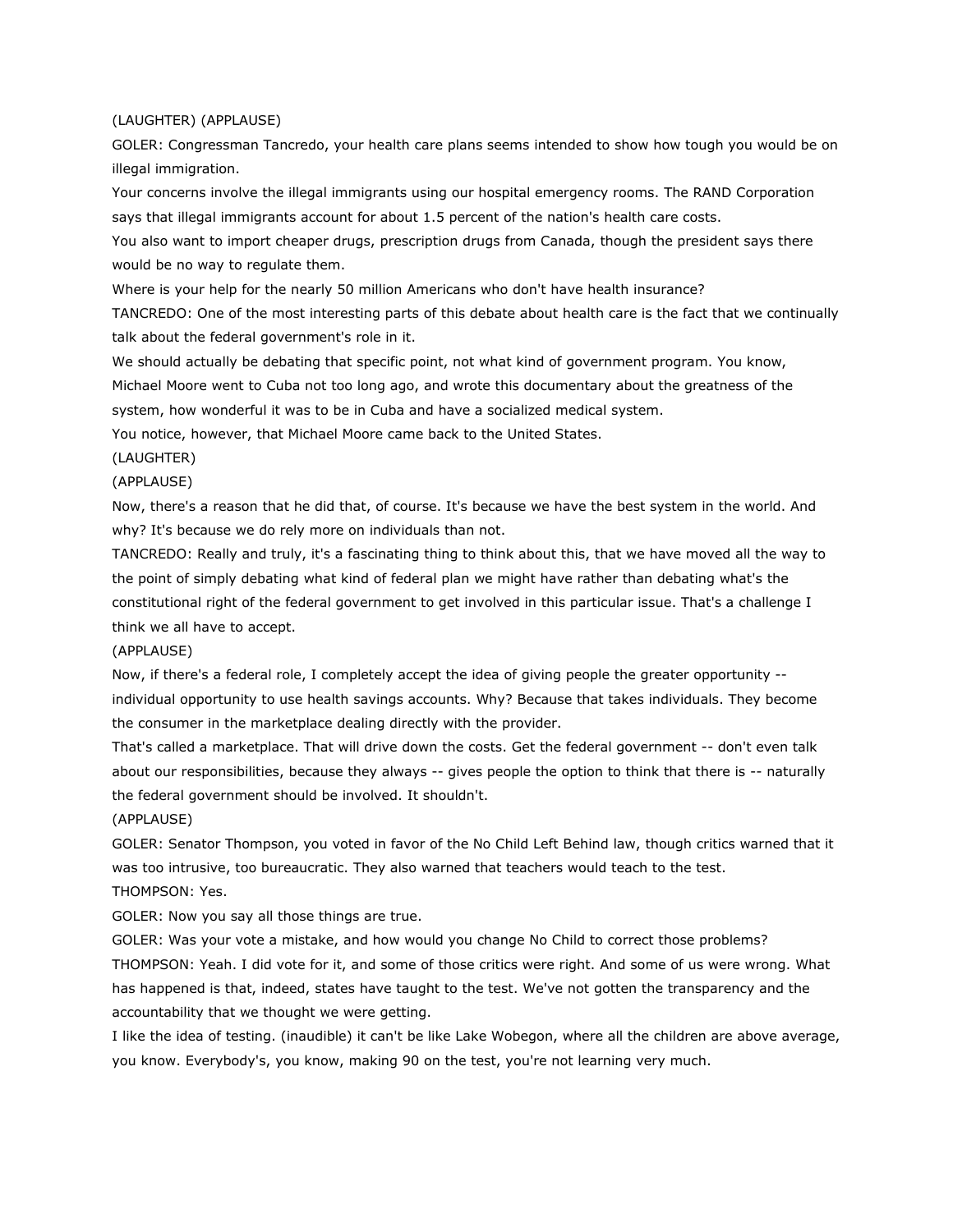I think what we need to do is realize the proper role of the federal government. The federal government only is responsible for about 8 percent of what is spent. We need to concentrate on helping the states, making sure that 8 percent is spent wisely.

THOMPSON: But there are a lot of good things going on at the state level, you know, in terms of free markets, in terms of competition, and the things that work in the rest of our society, vouchers, charter schools, things of that nature.

States ought to be allowed to experiment and do the things that they know best at the state and local level. And we can't lay all this at the feet of any government. We have to accept some hard truths. Part of the problem in our education system and with our children has to do with the societal breakdown that's going on in this country. We need more fathers to stay and raise their kids.

(APPLAUSE)

GOLER: Mayor Giuliani, most people agree that you helped New York's crime problem and its economy, but you met your match with the schools.

GIULIANI: I couldn't get that. I'm sorry, Wendell.

GOLER: You met your match with the city school system.

You said that the school system was, quote, No good and beyond redemption ; that it was, quote,

dysfunctional and should be blown up.

(LAUGHTER) (APPLAUSE)

GOLER: A lot of teachers, frankly, hated you, sir.

The No Child Bill has already alienated a lot of the nation's teachers. Why are you the person to bring them back in the fold and how would you do it?

GIULIANI: Well, I mean, because what we need is choice. I'll give you a -- probably...

GOLER: That's going to bring back public school teachers?

GIULIANI: Well, I'm actually -- I love teachers. I think teachers are wonderful. There are great ones, there are average ones and there are bad ones, but I really care about the kids more. Sorry, Wendell. (APPLAUSE)

And I just want to tell you a little story, because this is the thing that made me feel very strongly about choice. There was a school scholarship program about 1996, '97 -- they offered 2,500 scholarships to parents of public school children in New York City if they wanted to send their child to a private school, a parochial school, a charter school.

GIULIANI: We had 168,000 applications by those parents. We had to turn most of them down. We had to tell them because they don't have enough money, they couldn't put the child in the school of their choice. It seems to me the thing that's wrong right at the core of No Child Left Behind is the enforcer of standards should not be the bureaucrat in Washington or on the board of education. It should be the parent. We should have choice. We should empower parents. They should decide -- private school, parochial school, public school, charter school, home school.

(APPLAUSE)

That will give the parents the kind of control over their children's education. They understand their children better. Why should a government bureaucrat be sending 168,000 children to failing schools when parents think they can do better for their children? I think it's the single biggest civil rights issue that we face in the 21st century.

(APPLAUSE)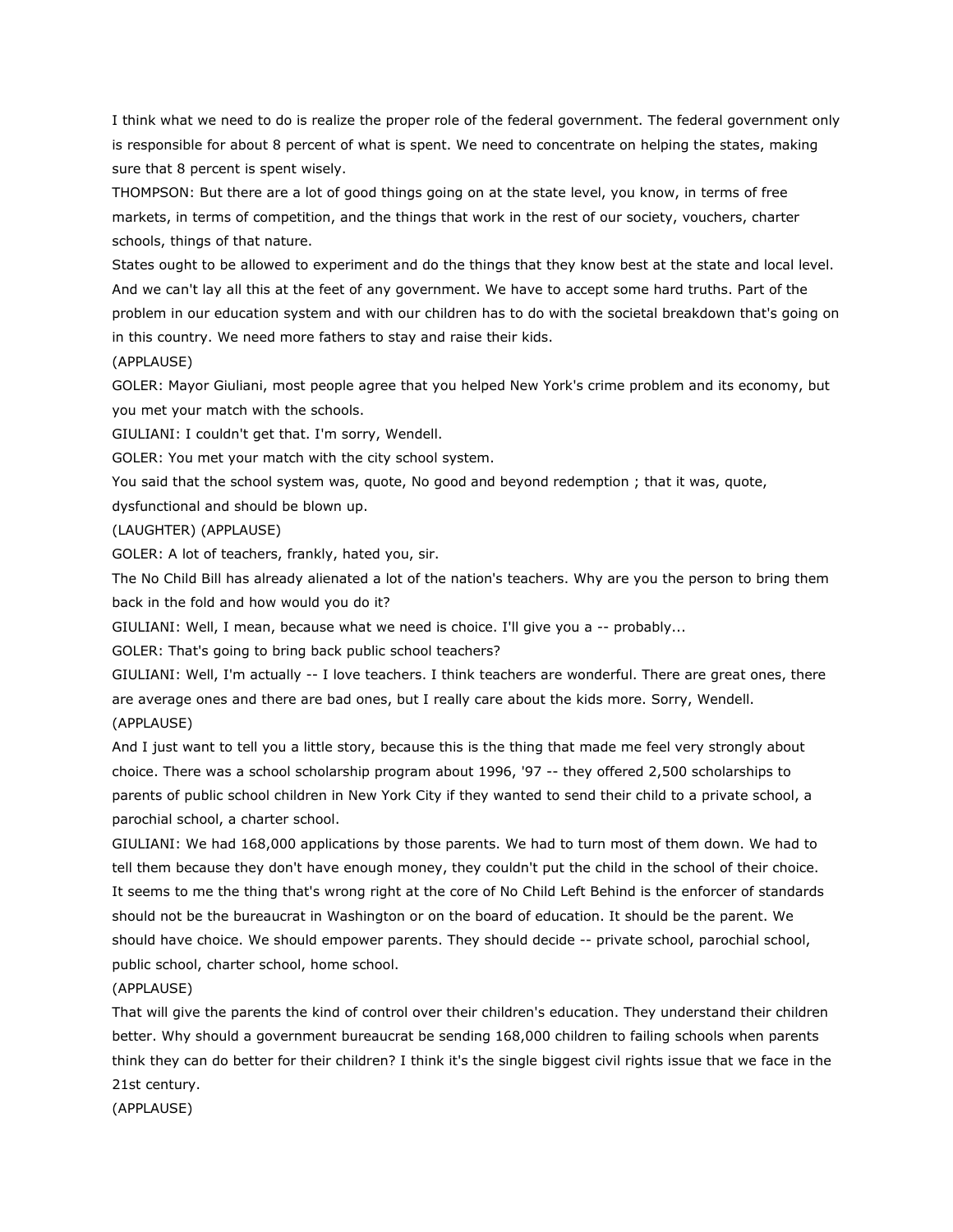HUME: Mr. Mayor, thank you very much.

Candidates, it is time for a break. Coming up, how will these candidates run against the Democrats' frontrunning Senator Hillary Clinton? We will find out live from the Shingle Creek Resort in Orlando, Florida, right after these messages.

(COMMERCIAL BREAK)

HUME: And we're back in Orlando with the Republicans running for their party's presidential nomination. Our debates continues with more questions from Chris Wallace.

Chris?

WALLACE: Gentlemen, you all have a couple of things in common. You all seem to be planning to run against Hillary Clinton in the general election and at this point all of you -- I repeat all of you -- are losing to her in the polls. So let's talk about how you intend to beat her.

Governor Romney, you trail Clinton by 12 points in the latest Fox News/Opinion Dynamics poll. You have compared Clinton to Karl Marx. You say when Clinton...

(APPLAUSE)

... when Clinton hears about private sector, she thinks that that's a new recruit in the Army.

(LAUGHTER)

Is Hillary Clinton fit to be commander in chief?

AUDIENCE: No!

ROMNEY: The audience -- the audience is telling you the answer.

You know, look at the challenges that America faces right now.

ROMNEY: And not only do we face global jihad, with all of the implications of a group of people who want to bring down our nation and free nations around the world, but you also face an emerging economic superpower in China. It's the new Asian tiger.

And China and India are coming in a remarkable way to compete for our jobs.

The idea that someone wants to be president who's never worked in the private sector is really a big question mark. I've spent 25 years in the business world, running a small business that became a large one. I've worked in 20 countries around the world, working on investments and helping manage a business and so forth.

That skill, that experience is essential. Hillary Clinton wants to run the largest enterprise in the world, the government of the United States. It employs millions of people, trillions of dollars in revenue.

ROMNEY: She hasn't run a corner store. She hasn't run a state. She hasn't run a city. She has never run anything. And the idea that she could learn to be president, you know, as an internship just doesn't make any sense.

I have spent my life running things. I've learned how to run a business. I've learned how to run a state. I ran the Olympics. In each case, I brought change.

And if there's ever been a time we needed change in Washington to bring strength to America, it's now. WALLACE: Governor, I'm going to give you...

(APPLAUSE)

WALLACE: Governor, I'm going to give you 30 more seconds. I asked you specifically is she fit to be commander in chief?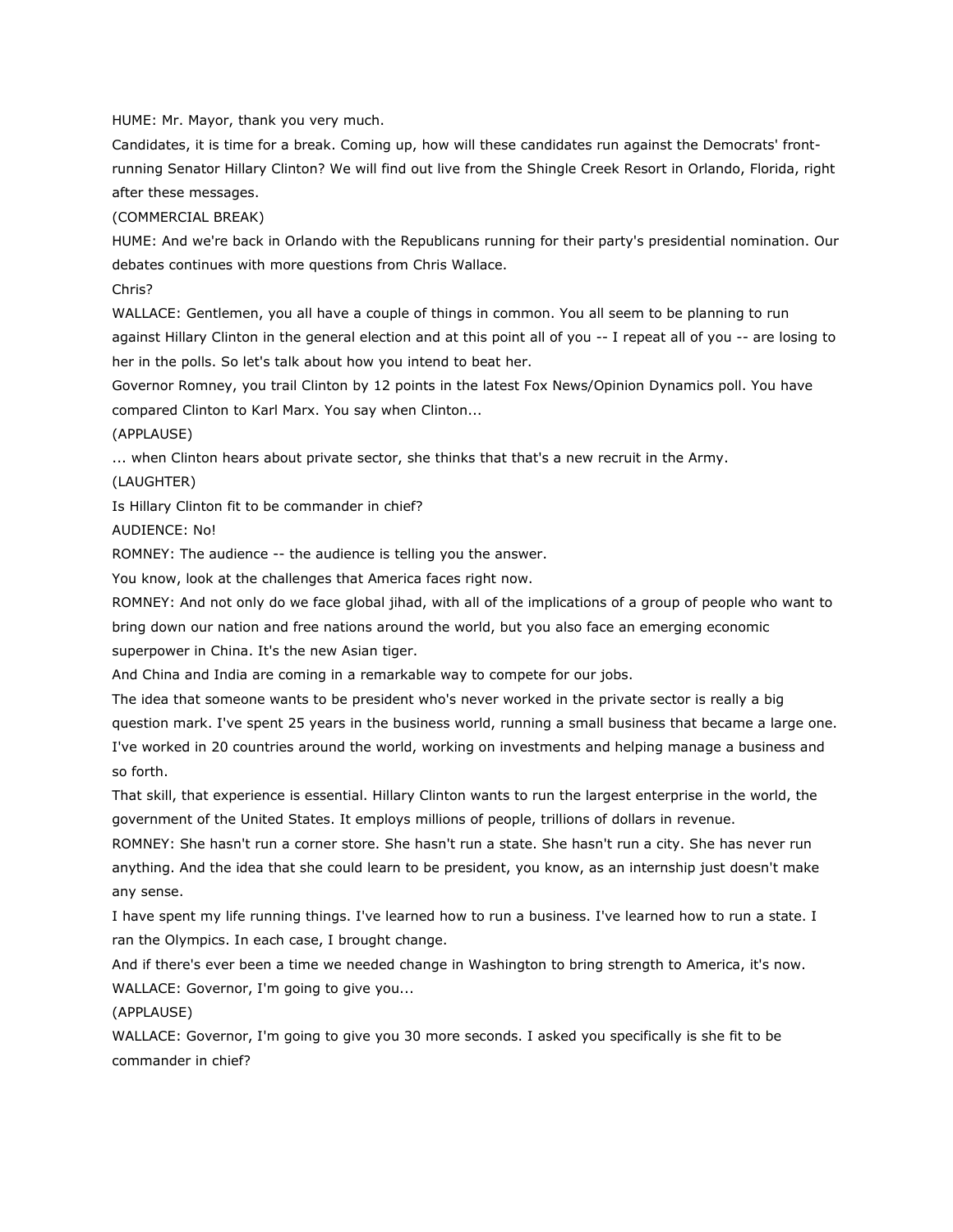ROMNEY: Well, I'd vote no. I'd vote no. I don't want her as commander in chief. I don't believe she has the experience in leadership and running something of the scale of our military to be the commander in chief of this nation.

If you asked me, if the ballot is put in front of anybody in this room, I think you heard what they said. The answer is, absolute -- anyone here want to vote for Hillary?

AUDIENCE: No!

ROMNEY: I agree with them.

WALLACE: Mayor Giuliani, you trail Clinton by four points in our latest Fox News/Opinion Dynamics Poll. Governor Romney says the Republicans aren't going to beat Hillary Clinton by acting like Hillary Clinton. And the point seems to be that on a lot of the social issues, like abortion and gay rights and gun control, that there's not much difference between you and Clinton. Is there?

GIULIANI: You got to be kidding.

#### (LAUGHTER)

You have got to be kidding.

Wait a second. There is -- there are two things I agree with Hillary Clinton on. First of all, we're both Yankee fans.

## (LAUGHTER)

Well, wait a second. I became a Yankee fan growing up in New York. She became a Yankee fan growing up in Chicago.

#### (LAUGHTER)

Do you believe that?

(LAUGHTER)

Second, she made a statement last week -- and I've been very critical of her, but I want to tell her I agree with this one. Quote, Hillary Clinton, I have a million ideas; America cannot afford them all.

## (LAUGHTER)

I'm not making it up. I am not making it up.

One more time, I have a million ideas, America can't afford them all.

No kidding, Hillary. America can't afford you.

WALLACE: Mayor, Mayor, I'm going to give you 30 more seconds because I want to - you made a big point on the campaign trail about how you know how to beat Senator Clinton. But the fact is, I looked today at the latest polls in all the key battleground states: Florida, Pennsylvania, Ohio – you trail her in all three. GIULIANI: Almost every one of them is within the statistical margin of error, and, and, if those polls are correct, then the president of the United States right now is John Kerry last time I checked.

If those polls are correct, we'd have Al Gore here to – I don't know, it might be a little colder, I'm not sure. But I'm not sure we'd be any better off. Right, we'd be in a lot worse shape with Al Gore.

Thank, thank you Florida.

(LAUGHTER) (APPLAUSE)

GIULIANI: Thank you.

(APPLAUSE)

You saved us in 2000. That was a big one.

(LAUGHTER)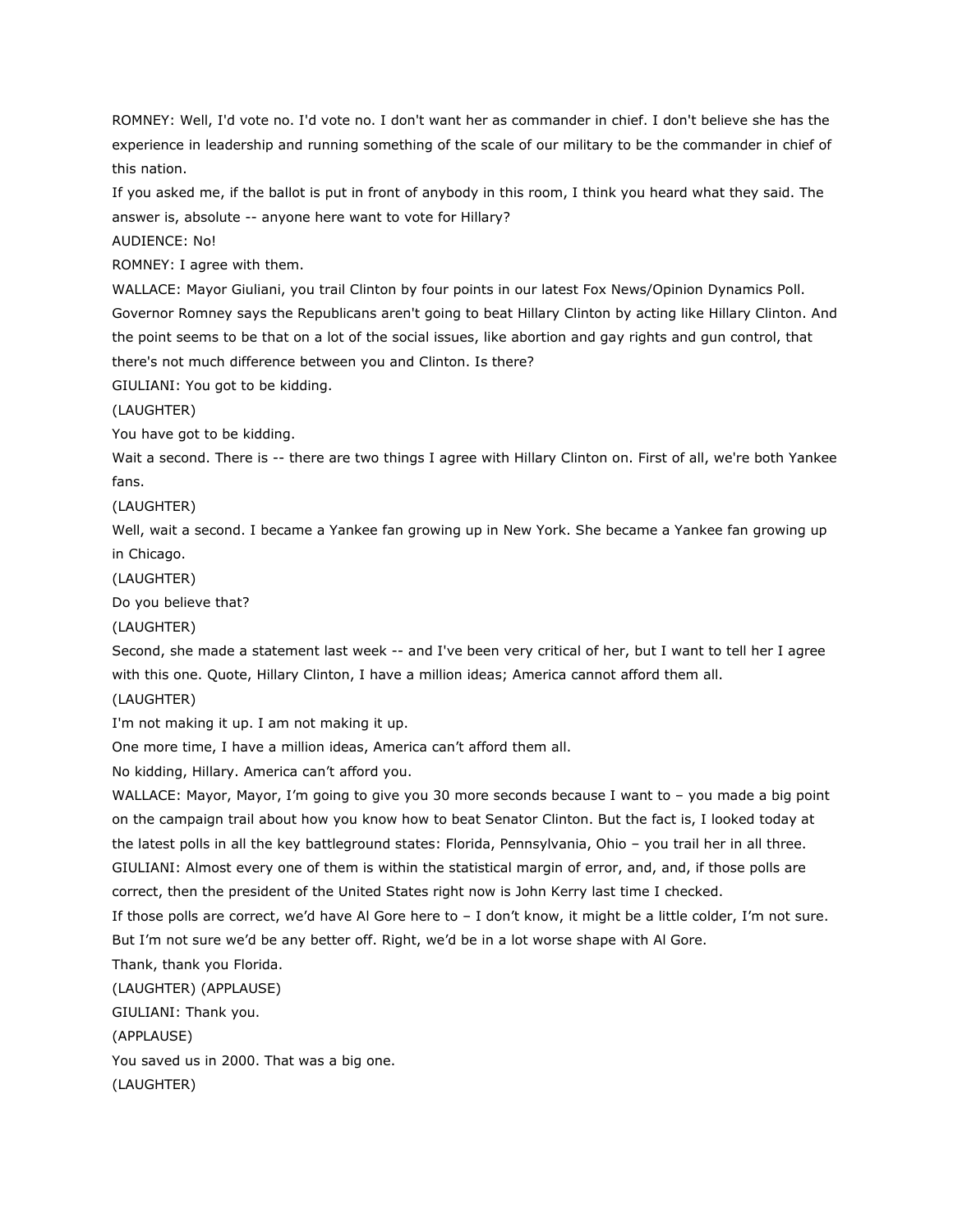I'd also like to note, on behalf of all my Republican colleagues, we're not going to boycott Florida the way the Democrats are.

(APPLAUSE)

We're going to be here, campaigning for your vote.

WALLACE: Senator McCain, you're running the closest to Clinton, but you still trail her by three points in our latest poll. The biggest issue between the two of you clearly is the war in Iraq.

You strongly support the troop surge. She wants to start pulling the troops out. Is that a winner for Republicans in 2008?

MCCAIN: I don't know. And I can't be concerned. Because I know too many brave young Americans that are serving and sacrificing in Iraq, as we speak.

(APPLAUSE)

I would much rather lose a campaign than lose a war. And now I'm...

(APPLAUSE)

Let me just say that I know and respect Senator Clinton.

MCCAIN: The debate that I have between me and her will be based on national security, on fiscal conservatism, and on social conservatism. It will be a respectful debate. That is what the American people want.

Now, one of them will be spending. I have fought against out-of- control and disgraceful spending that's been going on and I have saved the American people as much as \$2 billion at one stroke.

In case you missed it, a few days ago, Senator Clinton tried to spend \$1 million on the Woodstock Concert Museum. Now, my friends, I wasn't there. I'm sure it was a cultural and pharmaceutical event.

(LAUGHTER)

I was tied up at the time.

(LAUGHTER)

But the fact is...

(APPLAUSE)

MCCAIN: My friends, no one can be president of the United States that supports projects such as these. And I believe that wasteful spending has got to be eliminated. And I will have this debate and win because she is a liberal Democrat and I am a proud, reliable, consistent conservative Republican. That's why I'll win. (APPLAUSE)

WALLACE: Governor Huckabee, I'm sorry to say we didn't call the horse race between you and Senator Clinton, but you say that she will win next November if the Republican Party doesn't do a better job of reaching out to minorities.

## (APPLAUSE)

Was it a mistake for some of your colleagues on this stage to skip those minority-sponsored debates? HUCKABEE: I think it was a mistake. We need to be making sure that the Republican Party is the most inclusive party for the simple reason that our message touches more Americans and helps more people from the bottom get to the next rung on the ladder than anybody.

#### (APPLAUSE)

You know, it's interesting, the most, I guess, wonderful reaction we've had in this entire room is when Hillary's name is mentioned. It gets louder than an Aerosmith concert.

(LAUGHTER)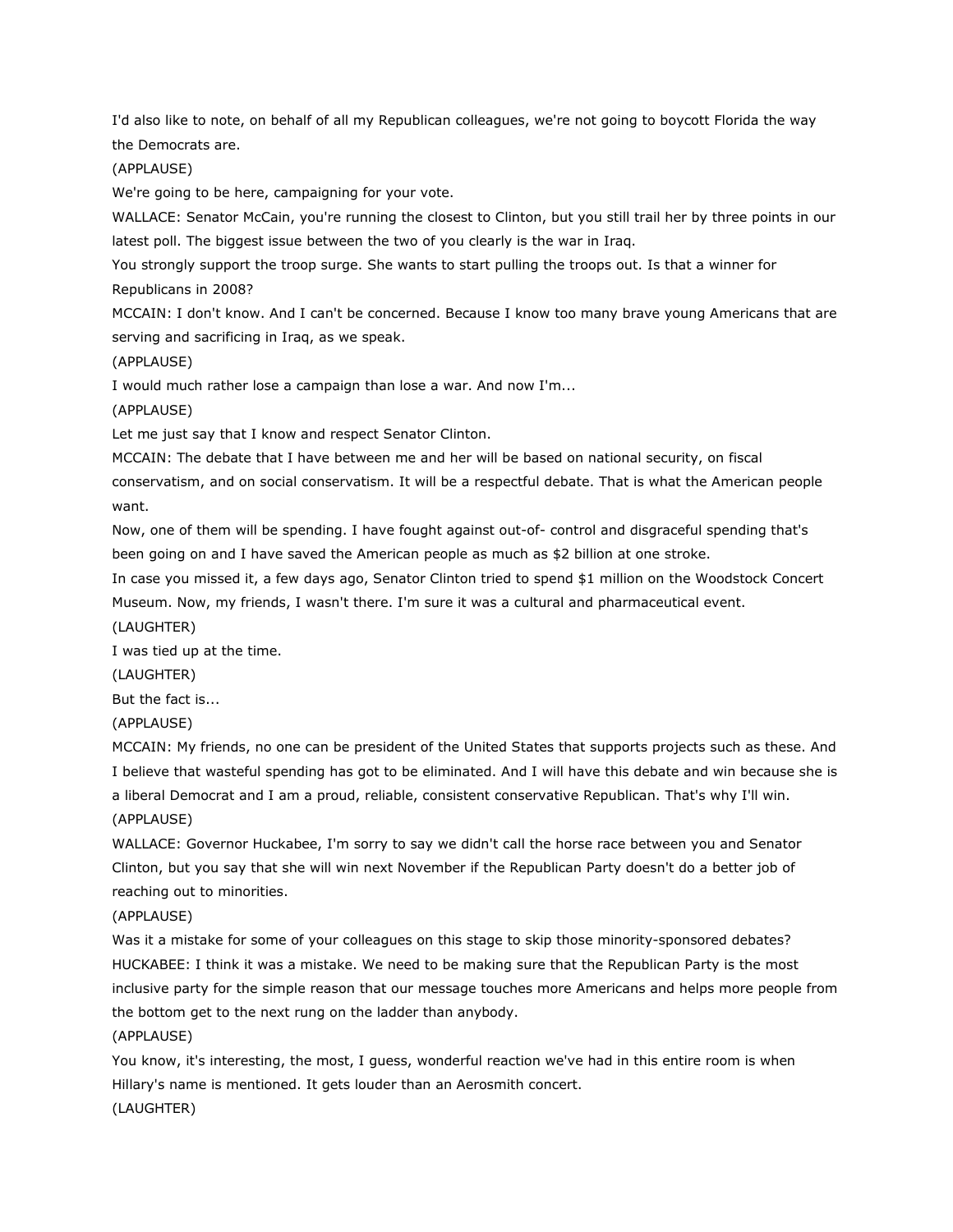But I want to say this -- you've asked: What's the difference? No matter which one of us is on this stage - and, look, I like to be funny, let me be real honest with you. There's nothing funny about Hillary Clinton being president. Let me tell you why.

#### (APPLAUSE)

If she's president, taxes go up, health care becomes the domain of the government, spending goes out of control, our military loses its morale, and I'm not sure we'll have the courage and the will and the resolve to fight the greatest threat this country's ever faced in Islamofascism.

## (APPLAUSE)

We've got an enemy that wants to kill every last one of us. We cannot be soft. We must be strong. We'll sign crazy bills like the Law of the Sea Treaty and give away our sovereignty.

And that's why, with all of the fun we're going to have talking about it, there's nothing funny about Hillary being president.

### (APPLAUSE)

WALLACE: Senator Thompson, you trail Clinton by 12 points in our latest poll.

You said the other day that Republicans don't need to worry so much about Clinton as much as they need to worry about themselves.

What do you mean by that?

THOMPSON: Well, just what I said. Hillary is always a good applause line and almost everything everybody has said has been accurate.

If we go down that road, we're going to go down the road of higher taxes. Hillary basically says that, you know, 40 percent of the people pay about 99 percent of the taxes. Why not 30 percent of the people? Why not 20 percent of the people?

We're going to have a windfall when the tax cuts expire at the end of 2010. Let's use that money our way. We'll go down the road of power spending, where people are told, Don't worry about your kids, don't worry about the next generation, although we're clearly bankrupting them, with regard to their Social Security and Medicare expenditures.

THOMPSON: We can't sustain it. But don't worry about that. We'll make it all up out of the rich. The only problem with Democrats is that everybody who works for a living is rich, according to them. (APPLAUSE)

They say that all we've got to do is bring the troops home, and the world will leave us alone. They're the party that insults our generals and tries our troops in the newspaper. And when they're exonerated, they're on page 15 or 20.

## (APPLAUSE)

So what I meant was, if we stick to our basic principles, we will win next November. But we've got to remember our first principles -- the fact that what the founding fathers told us a long, long time ago, that our basic rights come from God, not from government; that we have a system of divided government, both state and local and state and federal level.

We believe in free markets. We believe in free people. We believe in free enterprise. And Americans who work hard and play by the rules have a decent chance of living the American Dream, just like I have and so many others have.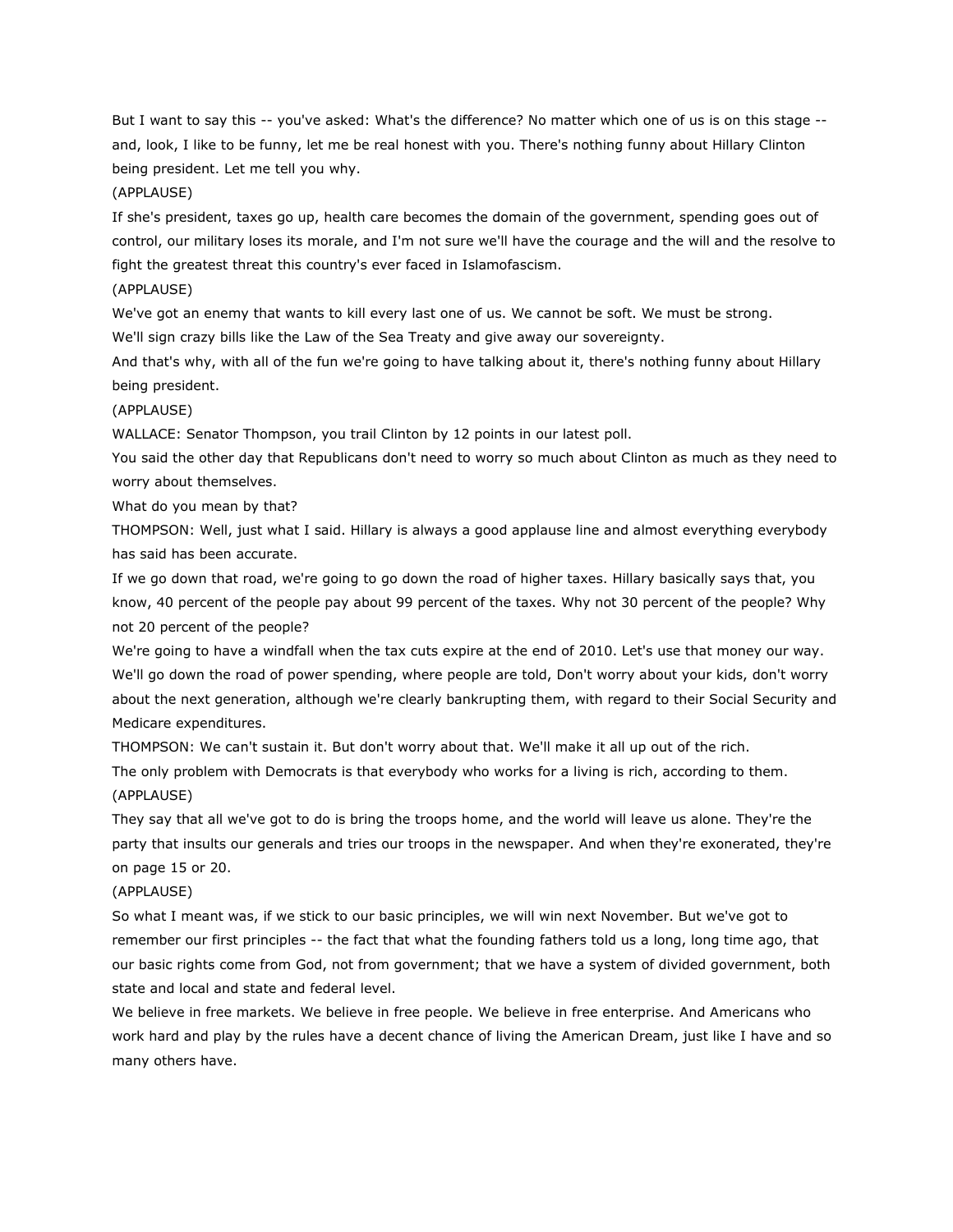That's the things that we have to keep in mind. Let's don't get diverted onto some single individual, whoever their nominee is. They're going to lead us down the road to a comfortable mediocrity. And that's not the United States of America I grew up in.

(APPLAUSE)

WALLACE: Congressman Paul...

#### (APPLAUSE)

WALLACE: Congressman Paul, you're against the Iraq war. So is Senator Clinton. So what are the differences between you?

PAUL: Well, there's a very big difference, and I think the American people, if we as a party realize this and understand it, 70- some percent of the people in America want the war over with. They're sick and tired of it and they want our troops to come home.

Now, Senator Clinton has nothing new to offer. She's endorsing the same policy. She said that the troops would be there for another five years, continue to build this embassy that's going to be bigger than the Vatican, continue to build 14 air bases as are going on there, these private bases going on there, and never change.

PAUL: We in this party have to realize the American people are sick and tired of big government, big government overseas, an empire we can't maintain, the bankruptcy of this country, and also the attack on our personal civil liberties. We don't have privacy left anymore, and Hillary Clinton offers no solution to that, and neither does any of the Democrats. And we are not doing a very good job either.

If we don't recognize that, we don't have a chance because we need to get back to the basics, believe in the Constitution, believe in the rule of law, and not allow our government to spend endlessly and bankrupt this country.

## (APPLAUSE)

HUME: Congressman Paul, thank you.

Senator Thompson, I want to go to the issue that you mentioned in passing just a couple of minutes ago, the solvency of Medicare and Social Security. You said those programs were threatened with bankruptcy. They indeed are, as countless economists have advised us. If they were to be kept in their present form, it is argued that they could swamp the private economy with unacceptable levels of taxation or would force severe benefit cuts.

HUME: You have stepped out on this, suggesting that we could change the indexing method for the growth of benefits in Social Security. You have said that we couldn't really afford the prescription drug bill that was passed under President Bush.

You have talked about the possibility that high-income Medicare beneficiaries would have to accept less benefits.

This is a hard area, as the president's adventure on this has shown. Are you prepared to say, tonight, that you would propose these things and make them part of your campaign?

THOMPSON: Yes. As I think that you have stated them, yes. I don't want to be bound to your exact words, but the principles that you've outlined are absolutely...

HUME: Me either...

THOMPSON: ... are absolutely correct.

It's based on the notion that there's no reason to run for the presidency of the United States if you can't tell the truth. It's a difficult thing politically...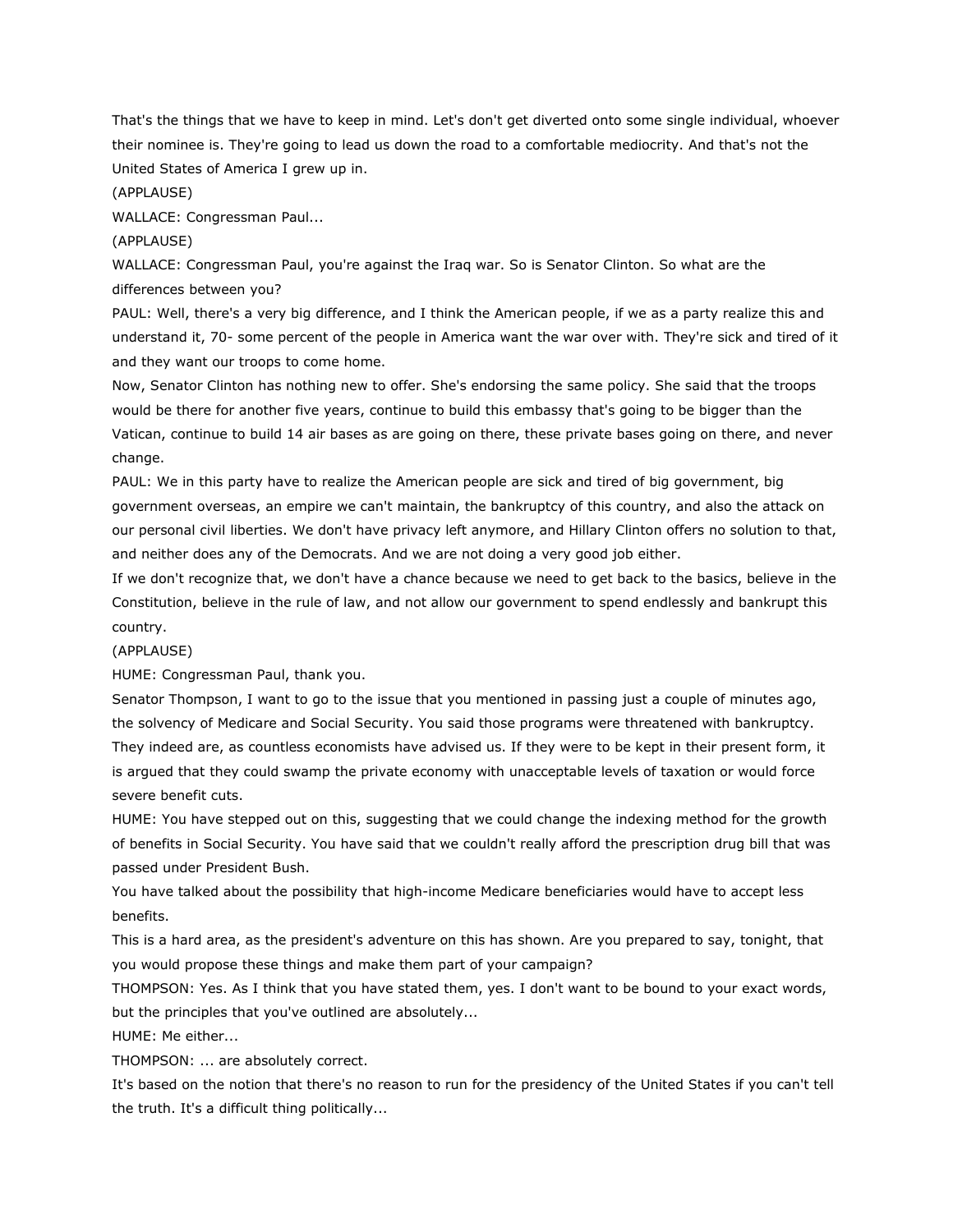## (APPLAUSE)

THOMPSON: ... but the fact of the matter is we're bankrupting the next generation. We're spending the money of our grandkids and those yet to be born. They don't have a seat at the table.

Our present mandatory spending cycle leaves us in an unsustainable position. The comptroller tells us that, the Government Accountability Office -- everybody that looks at it says it's unsustainable.

Can you imagine something that's unsustainable and threatens our economy for our grandchildren and those yet to be born not being discussed more on the campaign trail?

I've just set out a couple of things that I think will avoid future generational warfare, where we have to fight over a lot higher taxes or big benefit cuts. If we do some responsible things now we don't have to do that. And the indexing of benefits in the future, from wages to prices, is one way to do that. Current retirees -- or for those near retirement wouldn't be affected. And those retiring in the future would get the same benefits in real dollars as those retiring now, but not more.

HUME: All right.

(APPLAUSE)

What Senator Thompson said, Mayor Giuliani, will open him to accusations that he's trying to cut Social Security benefits. He will be accused of being willing to diminish or take away the prescription drug benefit that many now have come to depend on.

He has suggested that Medicare beneficiaries might have to suffer loss of benefits (inaudible) high income. He's out on a limb on that.

Are you prepared to be as bold?

GIULIANI: Was that question for me?

HUME: Yes it is.

GIULIANI: OK. I think the reality is that we have to deal with Social Security.

The first thing we have to do is get a consensus behind private accounts if we're going to change it. (APPLAUSE)

It doesn't make much sense to figure out what the compromises are going to be if you can't get the big thing that you need to really change Social Security. And the fact is, Medicare and Medicaid and presently more expensive than Social Security.

GIULIANI: And within 10 years, they'll be twice as expensive. So they're going to go bankrupt a lot faster. And they need a private solution as well.

What we need to do if we're going to bring down the cost of Medicare and Medicaid is bring down the cost of the entire health insurance market.

And in the discussion you were having about health insurance before, the point that I think was missed -we only have 17 million people in America who buy their own health insurance. If we have 50 million or 60 million people who bought their own health insurance, the price of health insurance would be cut in more than half.

And the way you cover the people that aren't presently covered -- the people who aren't presently covered with health insurance are not the poorest people; they're covered with Medicaid.

The people who are presently not covered are all buying something -- they're consumers. They may be buying a television, they may be buying -- I hate to mention a cellphone, but they may be buying a cellphone.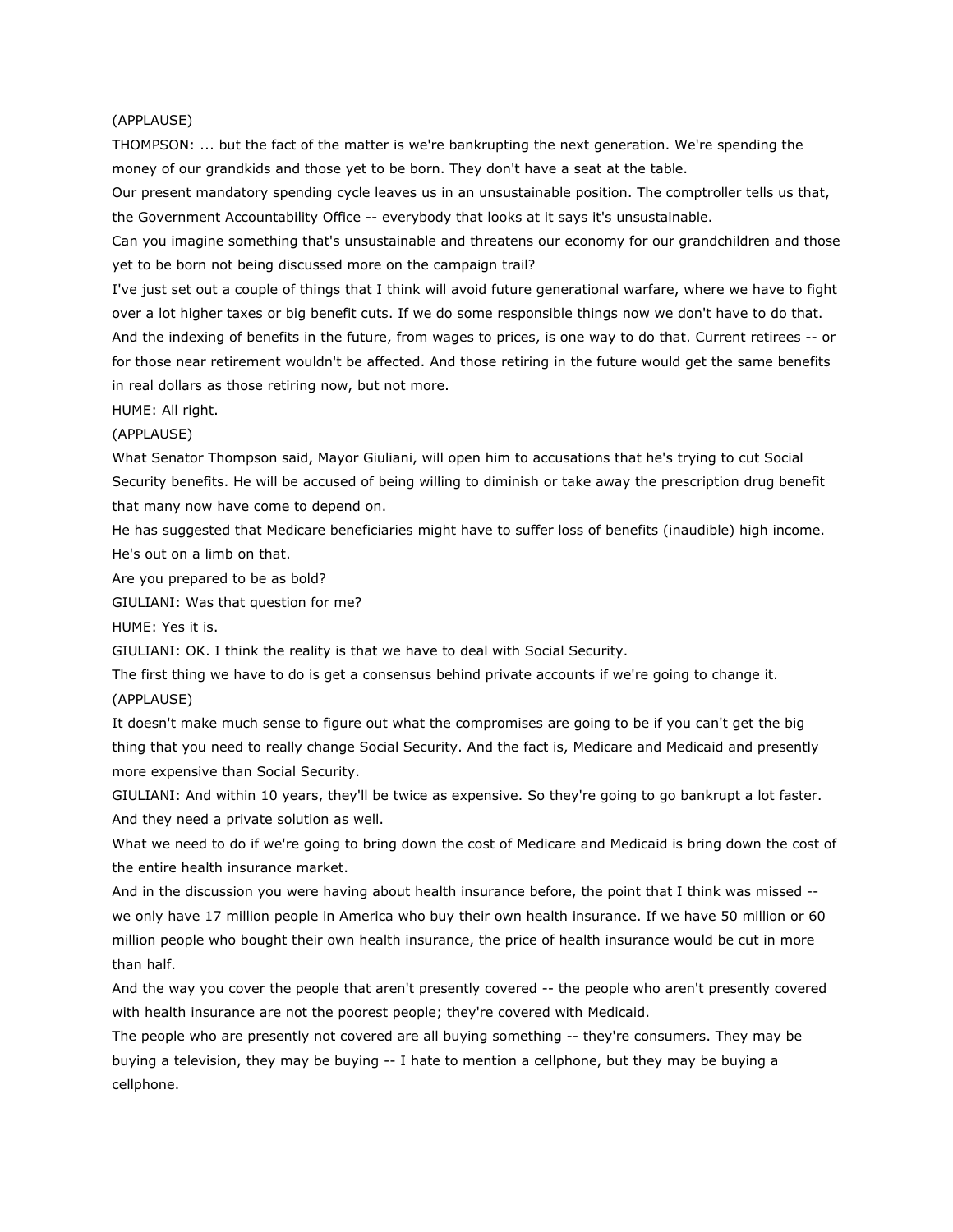But in any event, they have -- they have consumer power. They have to start getting into that market. It's the only way in which you bring down costs.

So I think in both cases, if you start to establish a private market, you're going to be able to figure out how to solve these things within costs that are sustainable.

(APPLAUSE)

HUME: How about it, Governor Romney? Are you prepared to be as bold as Senator Thompson has been in making an -- in addressing these extremely politically sensitive entitlement programs?

ROMNEY: I'm prepared to be entirely bold, but I'm not prepared to cut benefits for low-income Americans. We're going to make sure that we protect these programs for our seniors. That's number one.

Number two...

HUME: How?

ROMNEY: Well, our current seniors. Currently, we're taking more money into Social Security that we actually send out. So our current seniors, their benefits are not going to change.

For people 20 and 30 and 40 years old, we have four major options, for instance, for Social Security. One is the one Democrats want: raise taxes. It's the wrong way to go.

Number two, the president said let's have private accounts and take that surplus money that's being gathered now in Social Security and put that into private accounts. That works.

Other people said, well, extend the retirement age.

ROMNEY: That mathematically works. It's not as attractive. And the last is to index the Social Security benefits, the first benefit, to something other than wages, which is what it has always been.

But, in my view, that's the wrong way to go. That's the wrong way to go other than for higher-income Americans. Higher-income Americans -- that is the Posen plan -- yes, let's consider doing that. That is indexing based on prices rather than wages.

But the others, Medicaid and Medicare, we can solve those. I know that. We did it in our state. We are on track to have everybody in our state insured. These problems are not impossible to solve.

Good, effective leadership that brings people from both sides of the aisle together can get this job done. I have done it in business. I did it at the Olympics. I did it as a governor. I will do it as president.

HUME: You spoke well of private accounts. President Bush tried very hard. He came into office with a reputation of being able to bring people together in Texas. He tried very hard to bring people together around his proposal. You saw what happened to it.

ROMNEY: Yes.

HUME: How could you do better?

ROMNEY: Well, you know, I will learn from his experience and from my own, because it took us about a couple of years to get find a way to get everybody in our state insured.

ROMNEY: We wanted them insured, but we didn't want government to have to pick up a new bill. And so we spent a lot of time working on it.

We didn't just have a bunch of bureaucrats. We had a professor from MIT, an investment banker, a head of a consulting firm. We all worked on it, came up with an idea, and then we met with Democrats and said: Can we find common ground here?

And, you know, Democrats also love America. As Ronald Reagan used to say, it's not that liberals are ignorant. It's just that what they know is wrong.

(LAUGHTER)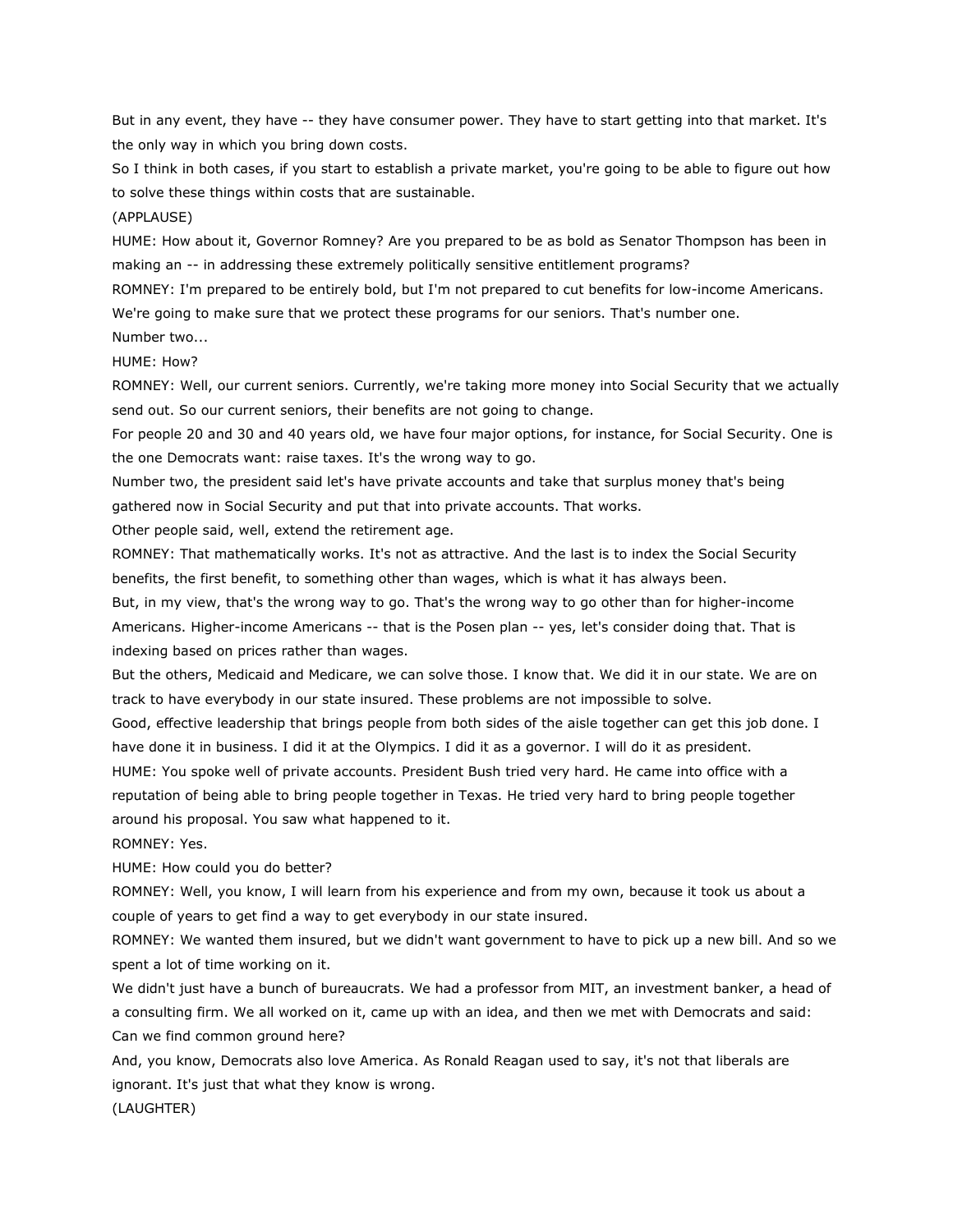So, you've got to -- you can educate each other. We've got some things to learn from time to time, too. And you find common ground. we will do that, and we will solve these entitlement problems.

HUME: Governor Huckabee?

## (APPLAUSE)

HUCKABEE: The president had the right idea, but he used the wrong word. When he used the word privatization, it scared the daylights out of a lot of people because it was right in the middle... HUME: Well, he didn't. He used the word private accounts.

HUCKABEE: Well, but it scared the daylights out of people because they're thinking Enron and WorldCom, and that that's where their money would go. The right word is personalization. Empower individuals to have a greater say over their money.

And that's what it is. Keep the government from robbing the trust funds, which is something that, if it was done in the private sector, would get a guy in jail.

#### (APPLAUSE)

And that's been going on. And then another thing is to come up with some creative solutions. You asked: Are we willing to be bold?

Yes. We have to be bold. It's a big problem. It needs a big solution. One thing, when people reach retirement age, if they really have enough retirement benefits, they don't need Social Security for the long term, give them the option of one-time buyout, or the opportunity to purchase an annuity, with their funds, tax-free, that frees up the long-term obligation of the government.

Because the problem is the actuarial tables were designed so that people would retire at 65 and die at 67. (LAUGHTER)

Well, I'm sorry, but folks aren't dying that early. And short of taking them out, which is not a good idea... (LAUGHTER)

... we're going to have to make the benefits work better. And that's one way to get it done.

(APPLAUSE)

HUME: Congressman Paul, your thoughts on these issues?

PAUL: it's a mess. And it proves that the government is not very good at central economic planning, even for retirement.

PAUL: The money was taken from the people with good intention. We should do our best to return it to those that have taken it.

But we need to allow the young people to just flat out get out of the system. Because, I tell you what... (APPLAUSE)

... if you have the government managing these accounts, it's not going to work.

And the other thing that you have to consider if you're really serious about protecting people's incomes, each and every one of us, is how you're going to protect the dollar. If you don't have the dollar maintaining its value, no matter where you put the money you're not going to have any value. That's where the crisis is coming.

You're going to go up with all these cost of living increases but you'll never keep up with the cost of living because the dollar's going down, the cost of living is going up.

Our dollar today is worth 4 cents compared to the dollar of 1913, when the Federal Reserve took charge of it. And if you don't deal with the dollar there will be no retirement for anybody. We're going to have chaos.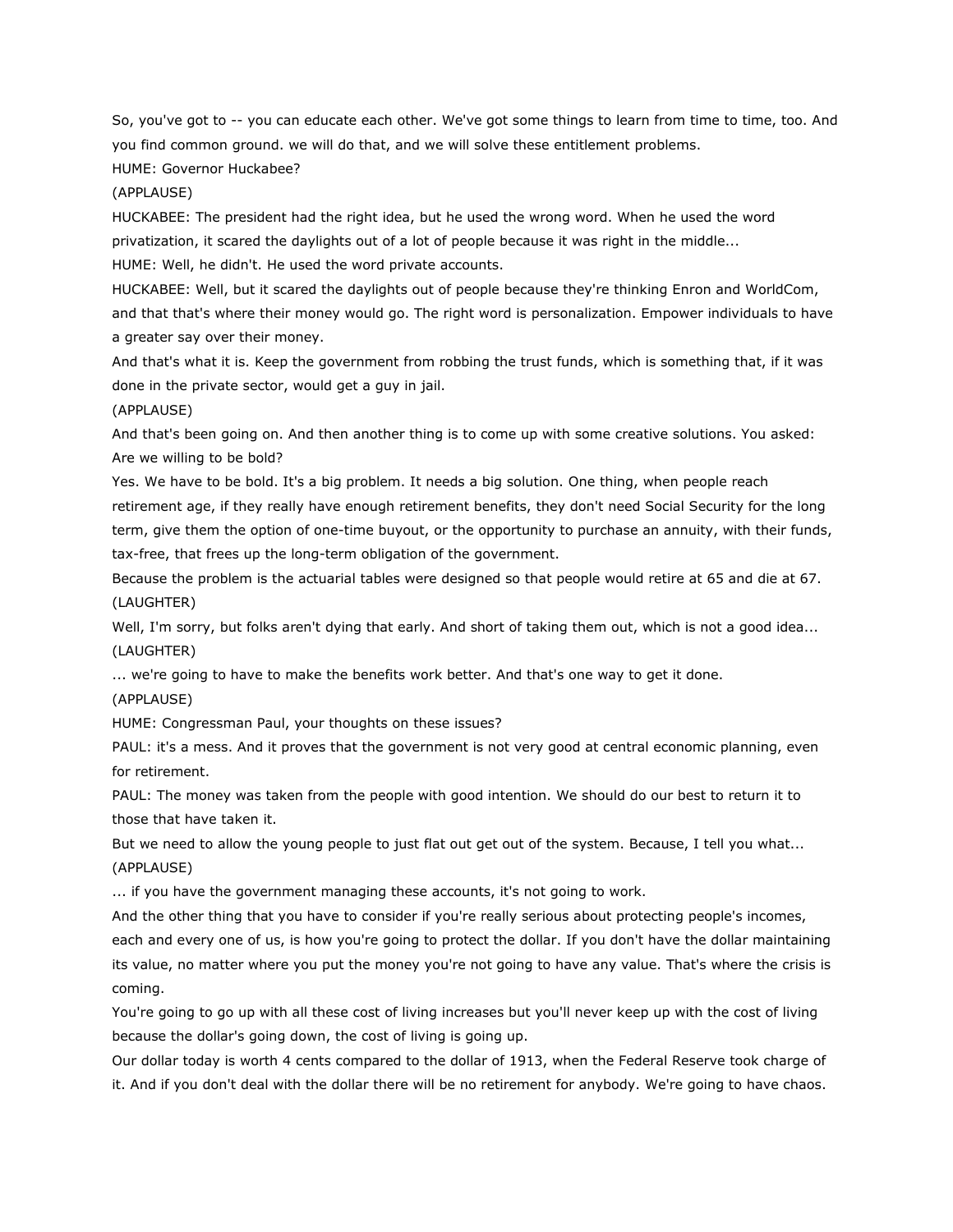And that is why you have to cut spending. That's why we need a new foreign policy. We need to tie it to people over here in this country, the people who are dependent, but we need to let the people get out, whether it's Social Security or medical care or education. The Constitution doesn't advise that we do any of that anyway.

PAUL: That's the only way we can solve the problem.

(APPLAUSE)

HUME: Senator McCain, you've grappled with this issue as long as anybody here. You've heard all the proposals and you heard what Senator Thompson offered.

Your thoughts?

MCCAIN: First of all, I'm glad they're not dying at 67, Governor.

(LAUGHTER)

(APPLAUSE)

Pleased to know that.

Look, what Americans need is some straight talk. They need to know -- every man, woman and child in America needs to know that both of these are going broke. They're going broke and we've got to do the hard things.

We've got to fix it for the future generations of Americans. Don't we owe that to young Americans today? I say we do.

(APPLAUSE)

And you can do it with a couple of charts. One of them, on Social Security, is you can show them how much money is going out, how much is going in and when there's no money left.

And then you look at a model for that, and that took place in 1983 The last time Social Security was in serious trouble, a liberal Democrat named Tip O'Neill and Ronald Reagan stood together in the Rose Garden and they fixed Social Security.

MCCAIN: I got to tell you another little secret: It's got to be bipartisan. There's not 60 votes in the United States Senate.

And you have to got to the American people and say we don't -- we won't raise your taxes. We need personal savings accounts, but we got to fix this system. And the American people, as always, when told of a crisis, will respond and support a solution.

(APPLAUSE)

HUME: Congressman Hunter?

HUNTER: You know, Brit, one thing we need with this smaller generation that's coming up, that's going to have to carry these massive loads -- economic loads and security loads -- is bigger paychecks.

You take a \$75,000-a-year job, and you move it to China, and that guy gets a \$20,000-a-year job, the amount of money that he or she contributes to Medicare and Social Security falls off the cliff.

Now, we've lost over 3 million high-paying manufacturing jobs in the last five years because we haven't insisted on a level playing field with out competitors. They all get their taxes rebated to their manufacturers. American manufacturers pay double taxes.

HUNTER: And for that reason, we've got a trade deficit with countries that have higher labor rates than we have.

Now, what we're going to have to do is demand a level playing field. That means that we're going to -- I think we should involve ourselves in what I call mirror trade, and that means that if another country is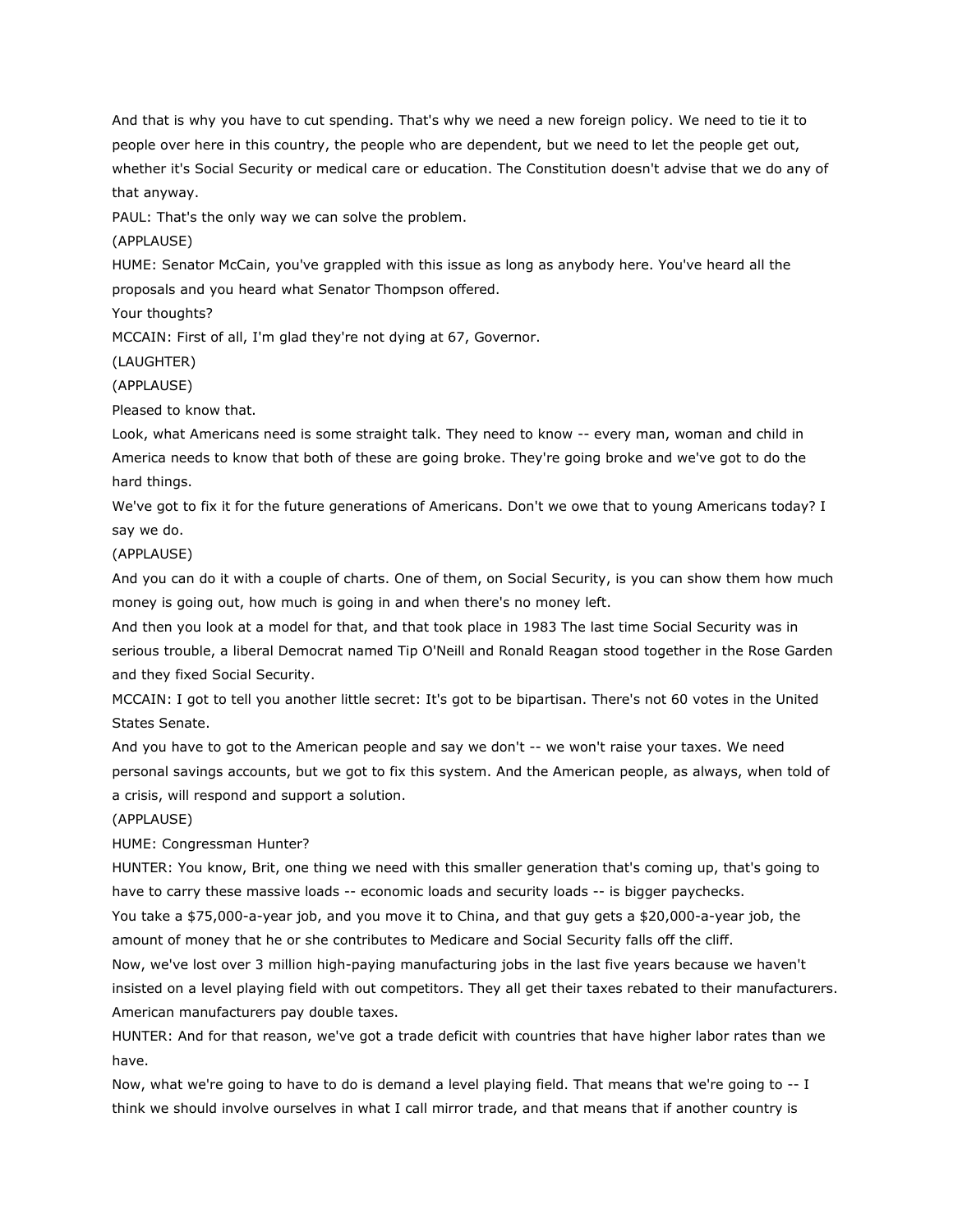charging us a 19 percent tariff, we're going to hold up a mirror, and they're going to see it when their goods come into our country.

(APPLAUSE)

HUME: Congressman, do you really...

HUNTER: Leveling the playing field.

(APPLAUSE)

HUME: ... do you really think we can solve the Social Security and Medicare entitlement programs with trade policy?

HUNTER: Let me give you one statistic, Brit. We have a \$161 billion deficit this year. We have an \$800 billion trade deficit. And that is closely linked with the ability to take care of our seniors, to take care of Medicare, and to pay Social Security, absolutely.

HUME: Congressman Tancredo, you haven't been heard from on this issue. Please, sir?

TANCREDO: Well, I certainly agree with everything that's been said, especially with regard to the issue of structurally changing both Social Security and Medicare. We have to.

When we talked earlier, in the other debates, about what problems we face as a nation in terms of trying to reduce our deficits and the rest, all the stuff that we talk about in terms of discretionary spending that we can cut, ridiculous.

TANCREDO: I mean, not ridiculous, but on the other hand it won't matter in the total scheme of things. You've got to go after those and structurally change them. I agree entirely with the idea of doing it by giving people the ability to control their own money, moving it from -- just exactly like they would in their 401(k). But let me add one more thing, and Mr. Mayor quipped something to me during the break, and here's my chance, Mr. Mayor, to do what you were saying.

(LAUGHTER)

The fact is that we haven't talked about this aspect of it. In reality, of course, there is a plan to give Social Security benefits to illegal aliens who have worked in this country. That is ridiculous. And we should never ever, ever, do anything that would harm not just the Social Security plan, but also you go back and talk to me about health care.

TANCREDO: Let me tell you what health care means, with illegal immigrants: \$1 billion a year in California, 86 or more hospitals closed, maybe up to hundreds of hospitals closed, throughout this country, because they've had to provide care for illegal immigrants and cannot be reimbursed.

So there's a health care plan -- I mean, problem -- and a Social Security problem that also deals with illegal immigration.

HUME: Congressman Tancredo, thank you very much. We're going to take a break. When we come back, we'll deal with issues of foreign policy. And, time permitting, we'll have a lightning round of wild card questions.

Stay with us.

(COMMERCIAL BREAK)

HUME: More questions for the candidates now, beginning with Carl Cameron.

Carl?

CAMERON: Thanks, Brit.

Senator McCain, it's been some time since the first debate question on foreign policy was about Russia and not the Middle East. But let's do that.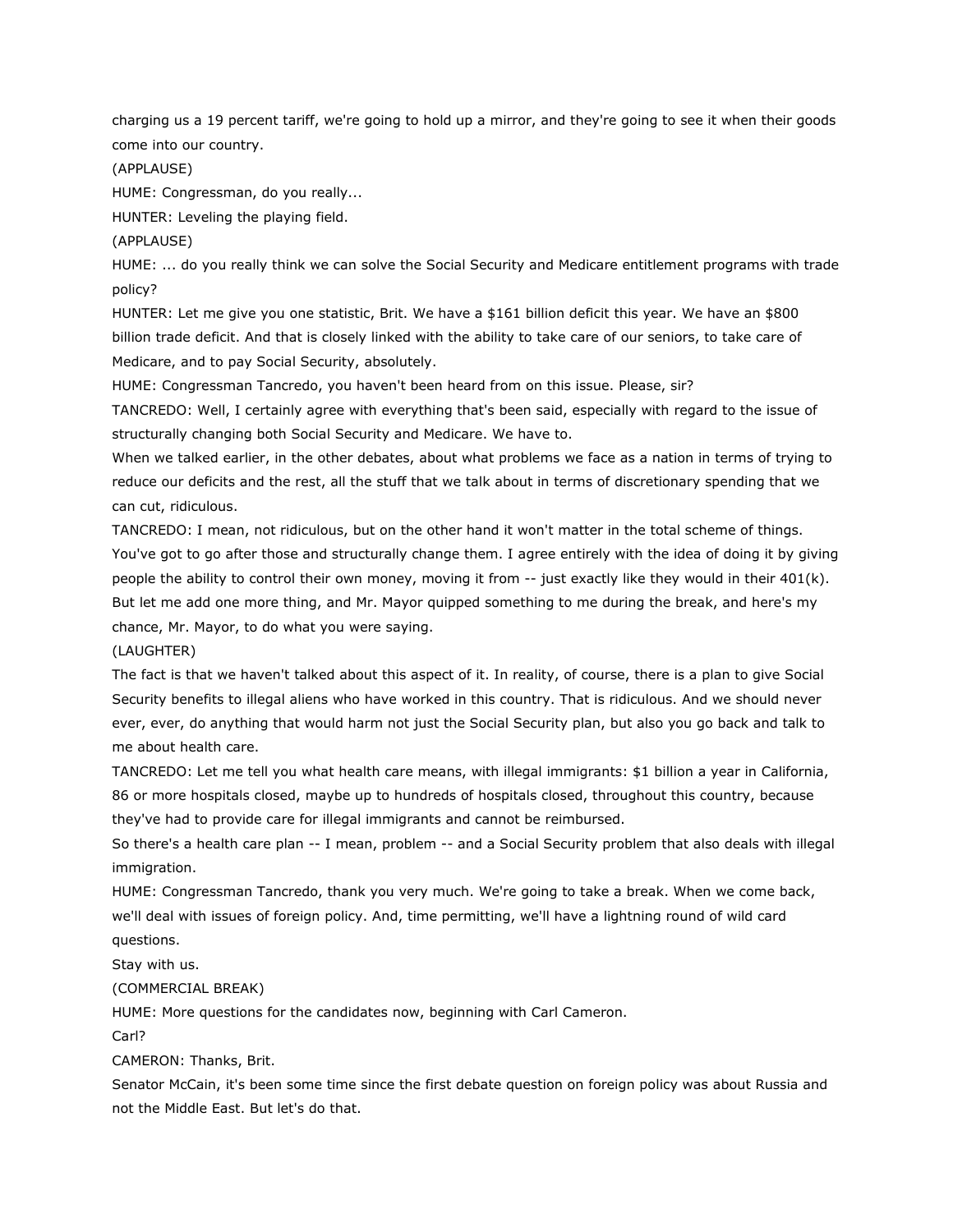Vladimir Putin has announced just in the last 24 hours that he plans a new, quote, grandiose, nuclear weapons program to counter the U.S. missile defense system. President Bush just recently described President Putin as wily.

#### (LAUGHTER)

Are we headed back to a new Cold War, or has the Bush administration been naive in dealing with Mr. Putin? MCCAIN: I don't know about naive, but I do know that when I looked into Mr. Putin's eyes, I saw three letters: a K, a G and a B.

#### (LAUGHTER) (APPLAUSE)

And I'm not saying we will have a return of the Cold War, because Russia doesn't have the kind of capabilities, the territory nor other things. But have no doubt, the problems they are causing us are severe. And the United Nations Security Council assisting Iran as they continue to develop nuclear weapons, as he continues to consolidate power as he attempts to restore the old Russian empire.

MCCAIN: And he bullies his neighbors and he wants to get a control of the energy supply of Western Europe. This is a dangerous person. And he has to understand that there's a cost to some of his actions.

And the first thing I would do is make sure that we have a missile defense system in place in Czechoslovakia and Poland, and I don't care what his objections are to it.

## (APPLAUSE)

And he's going to cause us to set up a league of democracies to address issues from Darfur to Burma to Iran and others, because he and the Chinese are blocking meaningful action to keep us in a peaceful world in the United Nations.

It's going to be some tough times ahead.

CAMERON: Congressman Hunter, did you have a comment there?

HUNTER: Yes, just one comment.

You know, President Putin did give us one opening, and I think we should exploit it. And that is that he offered to work with us on sea-based missile defenses. The throat of the -- of missiles launched from Iran at western Europe would go over the Black Sea.

HUNTER: I think we should undertake an initiative with Putin's people and discuss the prospects of putting our Aegis missile defense cruisers in the Black Sea, ask them if they're interested in an partnership that would protect Western Europe, also protect us.

But, lastly, you know last month, we had a successful intercept above the Pacific Ocean with a missile coming out from Alaska with an interceptor coming up from Vandenberg. And we hit it 100 miles above the surface of the Earth. That was a demonstration of the new success of what Ronald Reagan started with missile defense. We've got to keep missile defense strong.

#### (APPLAUSE)

CAMERON: Mayor Giuliani, do you agree with the idea that now is the time to start working with Russia on missile security?

GIULIANI: You know, I think now is the time to make it clear to Putin that America can speak softly and carry a big stick. We want to engage...

## (APPLAUSE)

We want to engage Russia. We want to continue to commercially engage them.

GIULIANI: But at the same time, the senator is absolutely right; we should move as quickly as we can to build missile defense.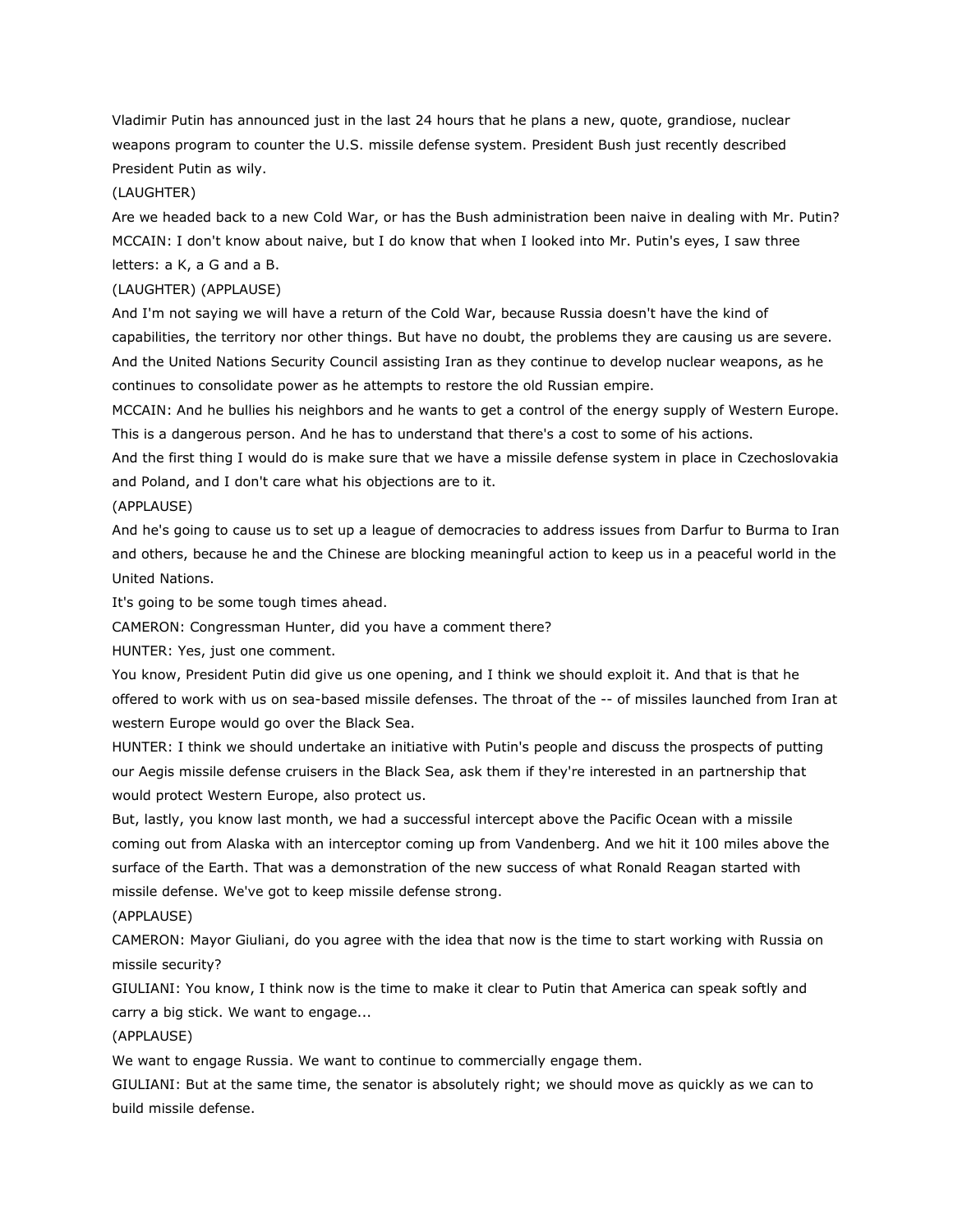I think this would be a heck of a good time to expand NATO. NATO needs a little revitalization. I think we could look to countries like Australia; we could look to Japan; we could look to expand it, geographically. It's certainly the time to make sure we shore up our relationships with the Eastern European countries that have emerged into being free market countries, democracies.

Ukraine isn't quite there yet. Ukraine is in a struggle, internally. They need us. They need us to support them to -- they'd be a good hedge against Russia.

And at the same time, I think we should make it very, very clear that we understand that we can both engage a country, commercially, like we are doing with Russia, or at the same time, we can be very, very firm in our own defense.

Ronald Reagan gave us the best answer to how to deal with these situations.

GIULIANI: The answer is a very, very strong military that no other country on earth would ever consider challenging.

#### (APPLAUSE)

According to Gorbachev, in his book, he says that Ronald Reagan spent the Soviets out of existence. Right now, an increase in military spending, increasing the size of our military in all aspects in a sensible way, would send a heck of a signal both to Russia and to China to not think about challenging us down the road. (APPLAUSE)

CAMERON: Senator Thompson, violence escalated again today on the Turkish-Iraq border. The terrorist group, PKK, took Turkish soldiers hostage. If as President Bush says, we are fighting terrorists in Iraq to protect our homeland, shouldn't the Turks be able to go into Iraq to protect their own?

THOMPSON: Well, let's hope it doesn't come to that. I think the underlying point here is that Turkey is a friend of ours. We've got an important base there, actually more than one, but one especially important as far as our efforts in Iraq are concerned.

THOMPSON: They've got a right to defend themselves from acts of terrorism, and PKK are terrorists. The Kurds in the northern part of Iraq are our friends, too.

So we've got to get these people together. It's one of those situations where we've got friends on both sides. But militarily and strategically, we have to understand Turkey's position. I hope that they don't invade.

I think that this is one area where diplomacy could work because you have two people or two countries -- or two areas, I should say -- that we're used to talking to and used to working with.

But Turkey is a NATO ally, and they have helped us as far as Iraq is concerned. Not everything they do is pleasing to us, and we have some issues with them.

Now, Nancy Pelosi has brought up an Armenian genocide proposal which is totally irresponsible. She's interjecting partisan politics into a matter of national security.

### (APPLAUSE)

CAMERON: Thank you, Senator.

Congressman Tancredo, I saw that you had your hand up.

TANCREDO: That was it. I just wanted to say that we have to remember why this is happening in Turkey. TANCREDO: And that is exactly right. It is because the present leadership of the House of Representatives brought up this bill, agreed to bring up a bill, a resolution, that we knew would in fact, if they did that, would cause Turkey to do exactly what they did.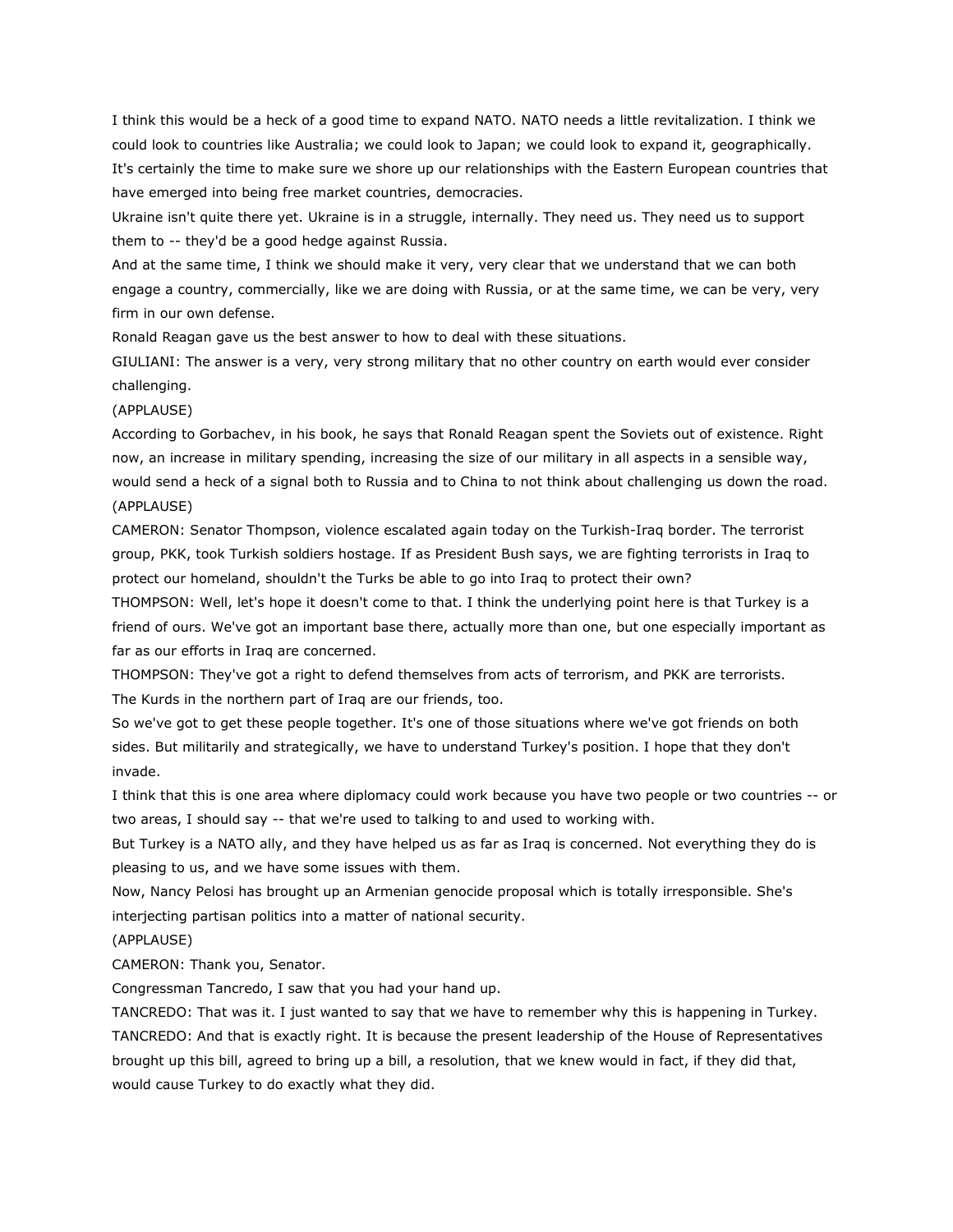Now, that goes to show you that pandering for votes, which was what this was partly based upon, and a complete ignorance of the foreign policy implications of doing such a thing, are the reasons why we are here now.

And we should take away from this some very important lessons, not the least of which is that Nancy Pelosi is not a very good speaker of the House, and she is an even lousier secretary of state.

#### (LAUGHTER) (APPLAUSE)

CAMERON: Governor, I saw that you -- do you want to weigh in on this, Governor?

HUCKABEE: When, four days ago, the parliament of Turkey indicated that they would amass those troops, it's a clear signal -- not just saber-rattling, they're serious about defending themselves.

It would seem to me that we should dispatch the secretary of state immediately to do two things. First of all, we need to train and equip the Kurds to fight the terrorists in their midst.

The PKK is a terrorist organization. Those 3,500 terrorists can best be dealt with by trained and armed Kurds. We don't have to put our military in harm's way. The Kurds have the capacity to do it against those in the PKK -- but also to try to get Turkey to realize that there's nothing to be gained by crossing into that border and creating yet another hostile situation. None of us need it. None of us want it.

And I would hope that maybe the base in Irbil that was shut down earlier could become the base in which those operations could be staged.

#### (APPLAUSE)

CAMERON: Mr. Paul?

PAUL: This is a -- this is a result of a foreign policy of interventionism. The founders advised noninterventionism. And even our president won the election in the year 2000 to have a more humble foreign policy, not to go into nation-building, and not get involved in the internal affairs of other nations. And we won an election on that.

But here we are. We're over there and we've invaded this country and this is just another unintended consequence. The war is spreading, the war is likely to go into Iran, nobody's willing to take anything off the table.

What would it be like if somebody came in here into Mexico and did some of these things -- say, like, putting missiles in Europe? We're just looking for trouble. It's so unnecessary. And we jeopardize ourselves. And, quite frankly, we're not able to afford this.

So we don't need to go looking for trouble. We don't need another Cold War. And all we have to do is start talking to people and trading with people.

We don't need to assume that the world is going to blow up. Just think of...

(AUDIENCE BOOING)

PAUL: When I was drafted into the military, and I served five years in the military, the Soviets had 40,000 nuclear weapons.

And here, we're now learning about agitating and putting missiles in Europe.

PAUL: It's the Turks' business. It's not our business.

(AUDIENCE BOOS)

(APPLAUSE)

HUME: Governor Romney, I assume you're eager to get into this. Go ahead.

ROMNEY: Yes, we spoke -- about Russia, we've spoken about what's happening in Turkey and, obviously, Iraq. As you look around the world, you recognize that it's still a dangerous place.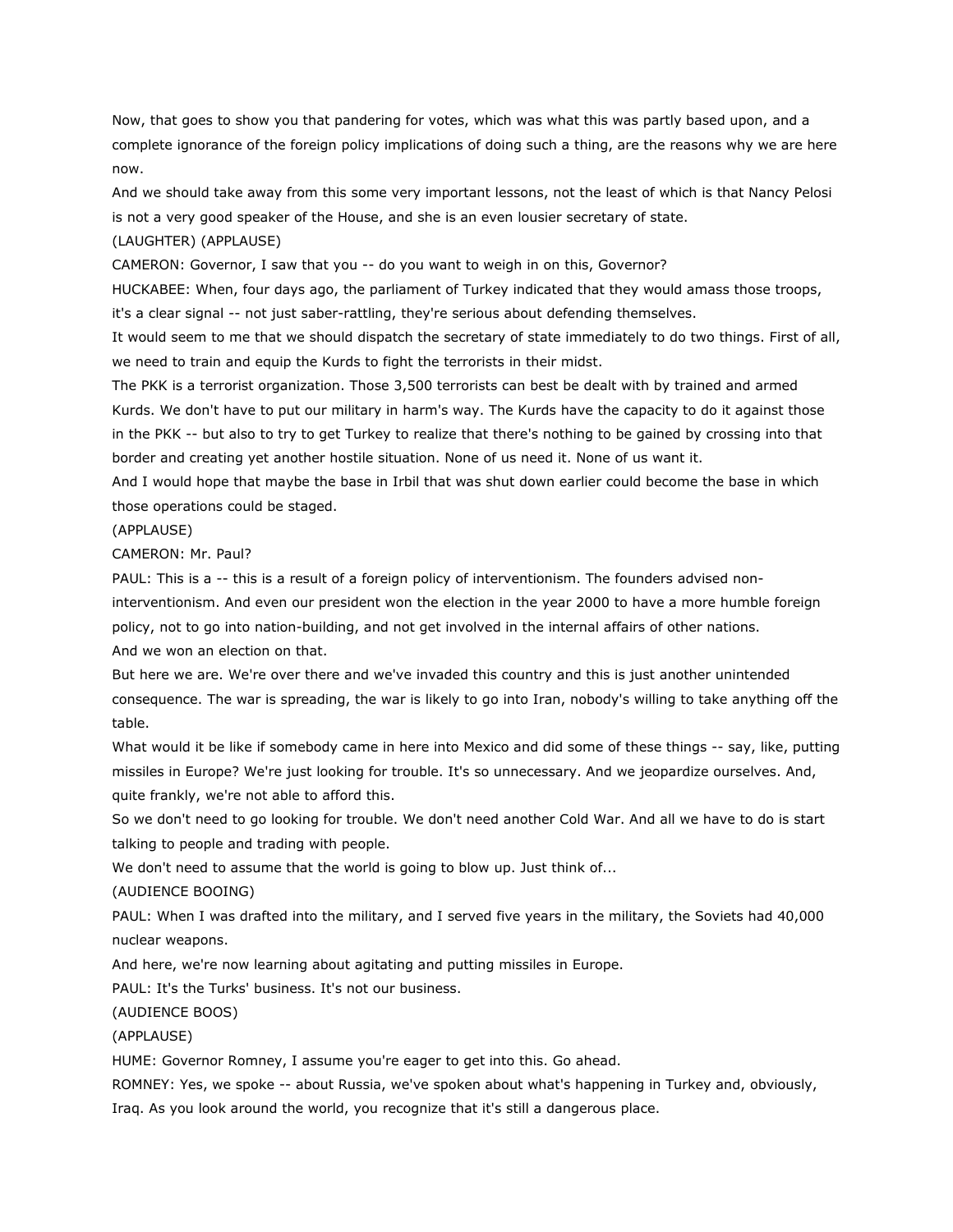During the Clinton years, the president said we're going to take a peace dividend. We got the dividend. We didn't get the peace.

He reduced the scale of our military dramatically, took 500,000 troops out, cut back our Navy by 80 ships, knocked our Air Force down 25 percent. Our aircraft fleet today are 28 years old.

The U.N. is failing in its mission to protect the world and to prevent genocide.

#### (APPLAUSE)

The strategy for America's safety is not to live in what Charles Krauthammer called a holiday from history, but to realize America must be strong.

ROMNEY: We need a strong military to protect us with more troops, more equipment and better care when our troops come home.

## (APPLAUSE)

We also need a strong economy so we can have a strong military, and we need strong families and values to teach our kids to build a strong economy and a strong military.

### (APPLAUSE)

HUME: Thank you, Governor.

Last round, Wendell Goler.

## Wendell?

## (APPLAUSE)

GOLER: Gentlemen, I want to ask you a series of questions on no particular subject. These are simply questions I haven't had a chance to ask yet.

Congressman Paul, I want to start with you. You have drawn some of the strongest reactions of any person on the stage, both pro and con, sir. When Ronald Reagan became a Republican, he said he hadn't left the Democratic Party, the Democrats had left him.

Given your differences with the other gentlemen on the stage, has the Republican Party left you? Have these gentlemen left the Republican Party?

PAUL: I think in many ways they haven't followed our platform and they don't follow the Constitution. So they're really not following (inaudible). I think in many ways we have become big spenders. Republicans are the big spenders. Our big-government conservatives, they're part of the neo-conservative movement. They've lost their traditions about traditional conservatism and the Constitution.

We have benefited for so many years and decades by having a position of less use of force. Eisenhower won his election in 1952 by trying to clean up the mess that Democrats created in Korea. Nixon won in '68. We

continuously won in taking this position of a more commonsensical foreign policy.

Like I said, even George Bush won criticizing this interventionism, and now all of a sudden, just in this short period of time, we have accepted the Democrats' position on foreign policy, on entitlements, on deficits. I mean, we have lost our way.

No, I think that the position of the Republican Party today has not fulfilled their traditions.

And that's why we lost last year. And if we don't go back to our traditions and believe in the Constitution, limited government, personal liberties, and a foreign policy that's noninterventionist, that won't bankrupt us, so that we can defend this country -- we can't even defend our own cities while we're prancing around the entire world.

(APPLAUSE)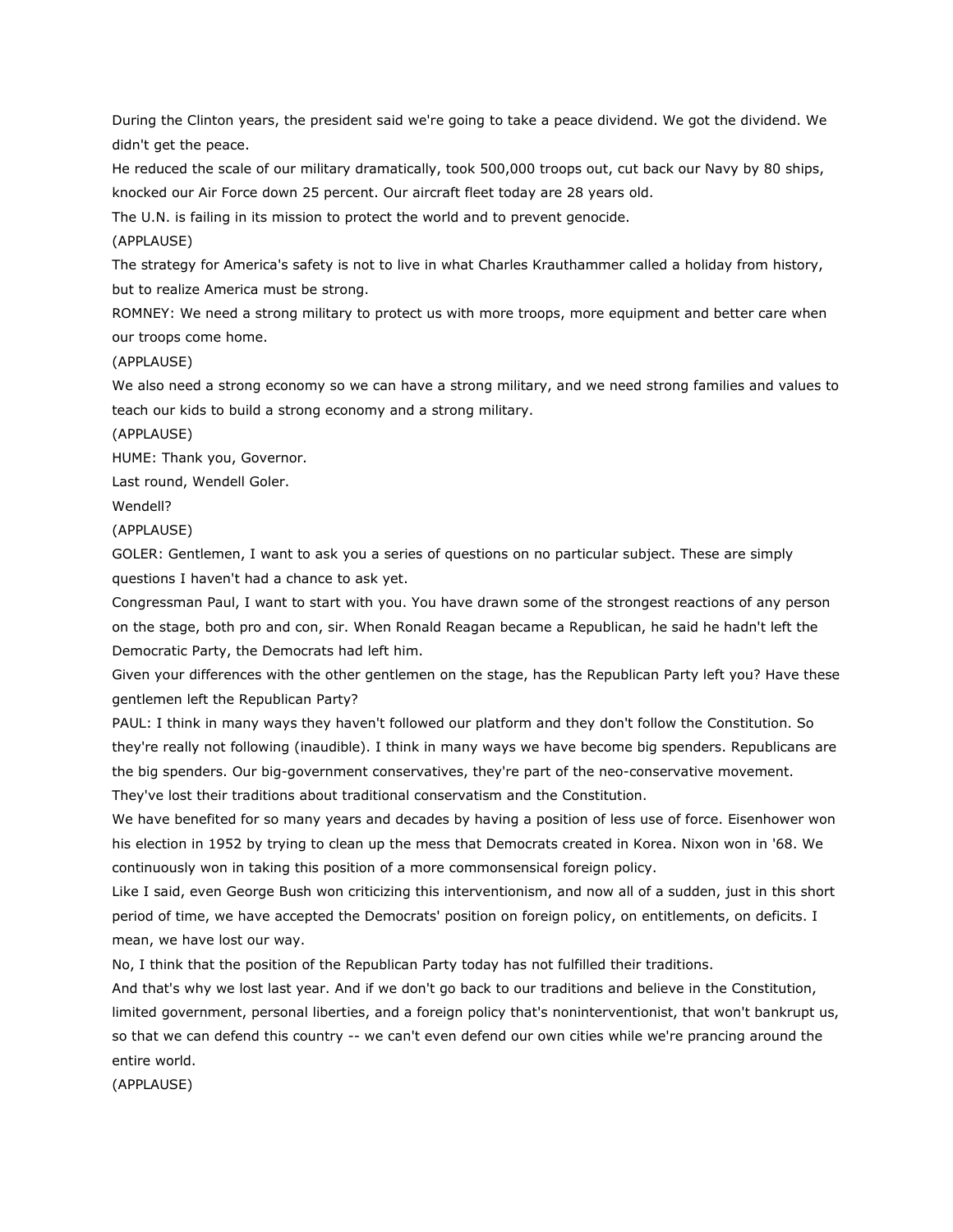GOLER: Mayor Giuliani, given our experience in Iraq, does the prospect of a nuclear-armed Iraq worry you more than the prospect of going to war with Iran?

GIULIANI: There's no question that the idea of going to war with Iran, or even taking military action against Iran would be very dangerous. It would be something you would not want to do. It would be a last resort. But if you're asking me the question, which is more dangerous, a nuclear-armed Iran is more dangerous. And it should be the clear position of the United States government that we will not allow them to become - to become nuclear.

#### (APPLAUSE)

And I honestly believe -- and, again, I think this comes from the wisdom of Ronald Reagan -- if we can be clear about this, and our allies can understand this, and China and Russia can understand that we would take action to stop them from becoming nuclear, in our judgment, you know, when that has to happen, if they thought we were very serious about that, I think the chance of the sanctions working -- direct, indirect, disinvestment from Iran, I think the sanctions working would work much more effectively.

China and Russia have, obviously, economic interests in dealing with Iran. What they have to see is that America would act. And if America acted, that would be inconsistent with what would be good for them. You've got to understand, in foreign affairs, just like in the affairs of people, self-interest is enormously important. You've got to figure out the other person's self-interest, and then you have to deal with that. And I think our taking a strong position here would be similar to the difference between Ronald Reagan and Jimmy Carter, when he was dealing with Iran.

#### (APPLAUSE)

Jimmy Carter had hostages for 444 days. In one hour, the Iranians released the hostages. And they saw something different in Ronald Reagan's eyes than in Jimmy Carter's eyes.

GOLER: Thank you, Mayor.

## (APPLAUSE)

Senator Thompson, reporters on your campaign say your stumbles on the Terry Schiavo case and on the issue of oil drilling in the Everglades show that you don't do your homework.

The week after, though -- you took a week off after the last debate. Speech yesterday was about five minutes long. Some people say you're lazy, sir.

How do you deal with that?

(LAUGHTER)

THOMPSON: Well -- no, it's OK. Let me answer that.

I was a father at the age of 17 and a husband at the age of 17. I got started working in a factory. I borrowed and worked my way through. My folks did what they could to help. They were country folks - came in off the farm.

I was able to be an assistant U.S. attorney when I was 28, prosecuting most of the major federal crimes in middle Tennessee -- most of the major ones.

THOMPSON: Howard Baker selected me to go to Washington and be his counsel on the Watergate Committee at the age of 30.

I came back, took on a corrupt state administration, and won against them. I went to the United States Senate, got elected twice by 20 points in a state that Bill Clinton carried twice.